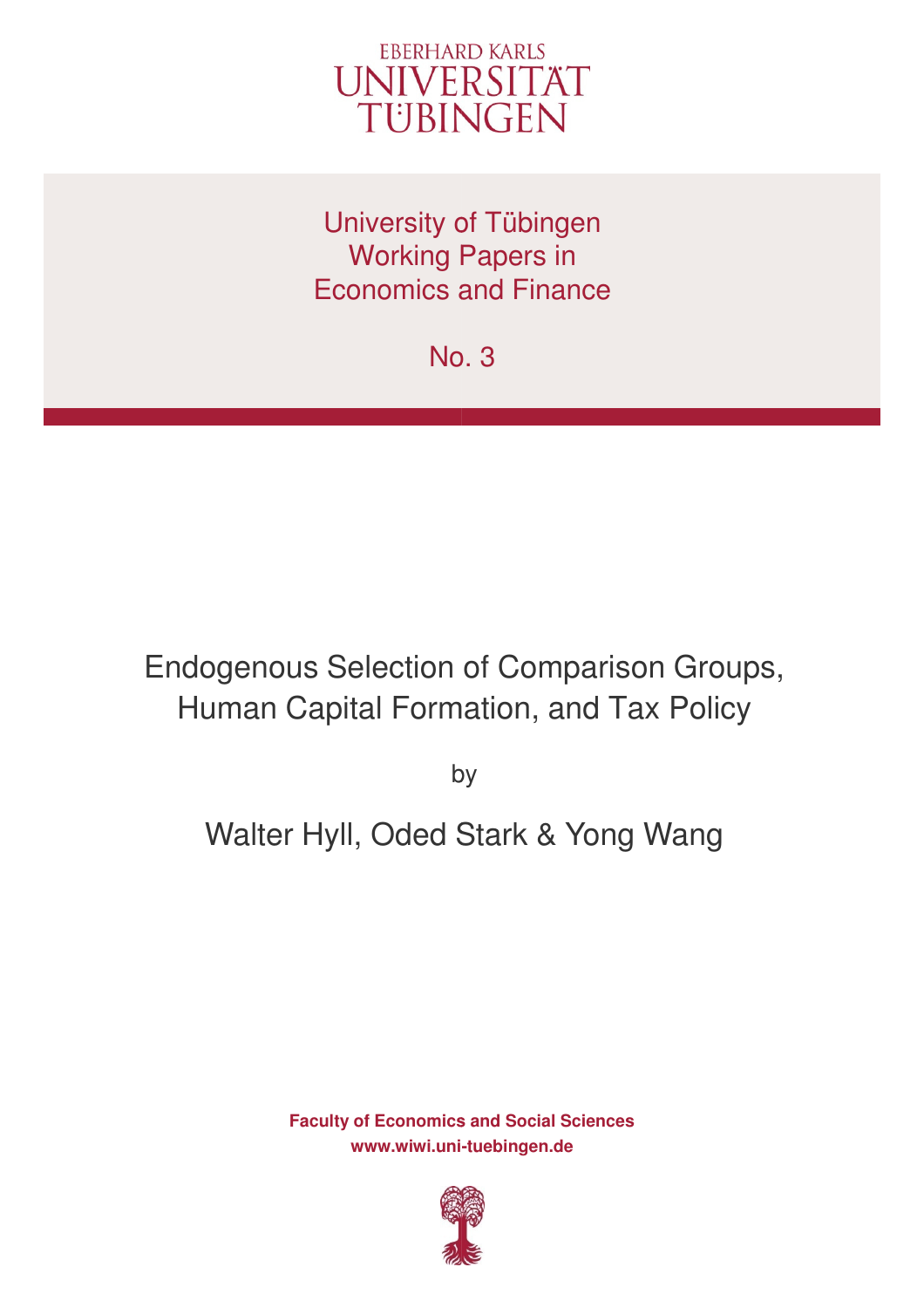# Endogenous Selection of Comparison Groups, Human Capital

# Formation, and Tax Policy

by

Oded Stark

## Universities of Bonn, Klagenfurt, Tuebingen, and Vienna;

Warsaw University; Warsaw School of Economics

Walter Hyll

Halle Institute for Economic Research

and

Yong Wang

## City University of Hong Kong

Mailing Address: Oded Stark January 2011

ZEF, University of Bonn

Walter-Flex-Strasse 3

D-53113 Bonn

Germany

E-Mail Address: ostark@uni-bonn.de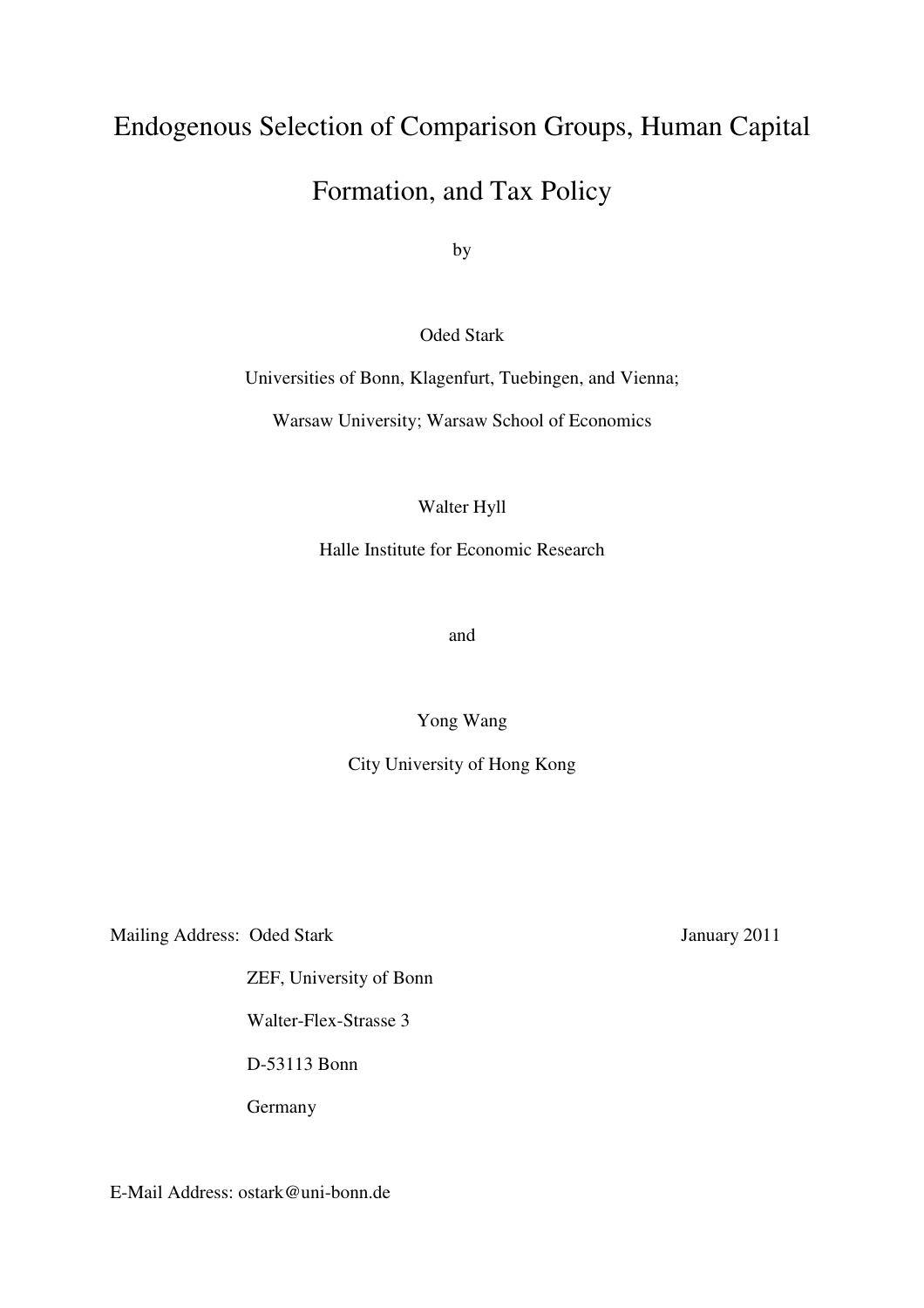#### Abstract

This paper considers a setting in which the acquisition of human capital entails a change of location in social space that causes individuals to revise their comparison groups. Skill levels are viewed as occupational groups, and moving up the skill ladder by acquiring additional human capital, which in itself is rewarding, leads to a shift in the individual's inclination to compare himself with a different, and on average better-paid, comparison group, which in itself is penalizing. The paper sheds new light on the dynamics of human capital formation, and suggests novel policy interventions to encourage human capital formation in the aggregate and, at the same time, reduce inter-group income inequality.

*Keywords*: Human capital formation; Skill levels as occupational groups; Interpersonal comparisons; Relative deprivation; Tax policy; Subsidization

*JEL Classification*: D11; H24; H30; J24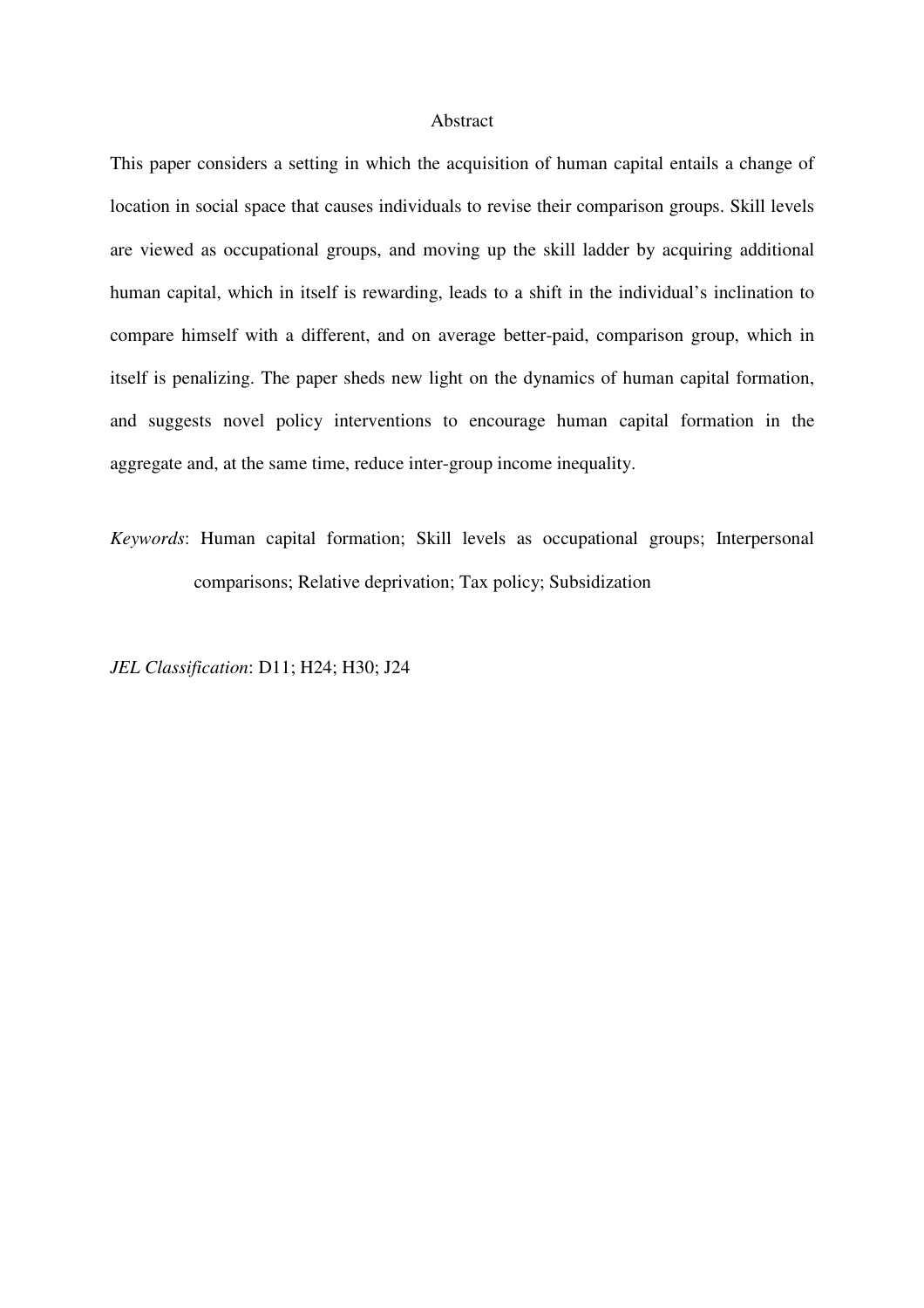#### INTRODUCTION

In his Fisher-Schultz Lecture at the Seventh World Congress of the Econometric Society, Akerlof (1997) introduced into the economics literature the concept of "social space." Inter alia, Akerlof (1997, p.1010) states: "I shall let individuals occupy different locations in social space. Social interaction … will increase with proximity in this space. Current social location is acquired and dependent on the [individual's] decision … ." In the current paper, we formalize the concept of "social space" by linking human capital choices with social location choices, that is, we bundle the decision to acquire more human capital with the "occupation" of a different location in "social space." Consequently, a revision of the comparison to distinct reference groups ensues. Put differently, we posit that individuals are more likely to associate and interact with each other, and consequently to compare themselves with each other, when their levels of human capital are more alike. The essential idea of this paper is thus to view skill levels as occupational groups, and to consider the acquisition of a higher skill level (additional human capital) as being inherently associated with a shift in the individual's inclination to compare himself with a different, and on average better-paid, comparison group: a technician who elects to acquire the additional skill requirements of an engineer also "acquires" a heightened comparison to engineers. And on average, engineers are better paid than technicians. One implication of this idea is that in addition to the standard correlates of human capital formation - the reaping of increasing rewards and the incurring of acquisition costs - affiliation with a higher-paid comparison group also impacts on the decision whether or not to acquire additional human capital.

Treating skill levels as comparison groups sheds new light on the dynamics of human capital formation and points to novel policy interventions: when benchmarking against a new comparison group is in itself detrimental to wellbeing, because the higher incomes of others in the group cause increased dissatisfaction (relative deprivation), taxing those incomes will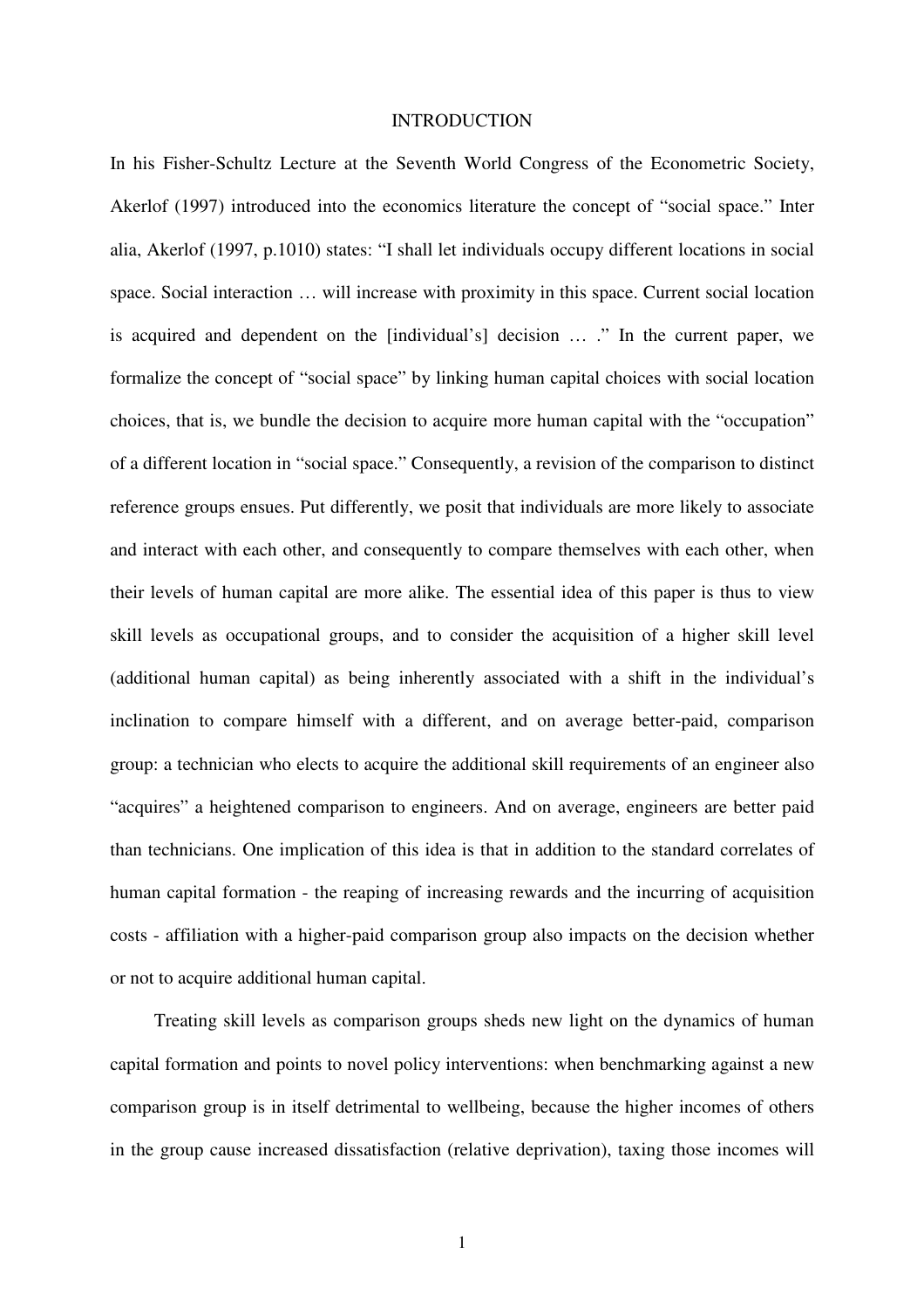render the comparison with the group less intimidating and, as a consequence, the acquisition of additional human capital will become more inviting. We devise a taxation scheme that will not dilute the incentive of "incumbents" to form human capital but will strengthen the incentive of would-be "newcomers" to acquire human capital.

Our paper builds on three strands of literature: first, the literature that shows that the home environment in which children of otherwise equal abilities are raised "produces" adults of different levels of education; second, the literature which maintains that individuals persistently compare themselves to others in their reference group who are better off than themselves, that such comparisons lead to dissatisfaction, and that individuals act to reduce or eliminate this dissatisfaction; third, the literature that identifies strong positive links between income inequality and social dissatisfaction. We briefly address these three branches of literature.

A large body of empirical work by Heckman and his collaborators (for a recent example see Cunha and Heckman, 2009) suggests that different family environments lead to different levels of investment in the education of children who are otherwise not different, and that in large measure, adversity in a child's early years can be corrected or reversed by educational investments in adulthood (the efficiency of the timing of these investments in an individual's life cycle notwithstanding). In Fan and Stark (2008), it was shown analytically that the children of better-educated individuals "who are exposed to a different value system, cultural values, and academic orientation" (Fan and Stark 2008, p.802) are more likely to be educated themselves than the children of poorly-educated individuals. In both studies, as well as in many other studies akin to them, however, there is no discussion of the natural possibility that when children become adults and observe the outcome of the educational decisions of their parents, they may choose to take up a course of study that revises the outcome of the parental decisions.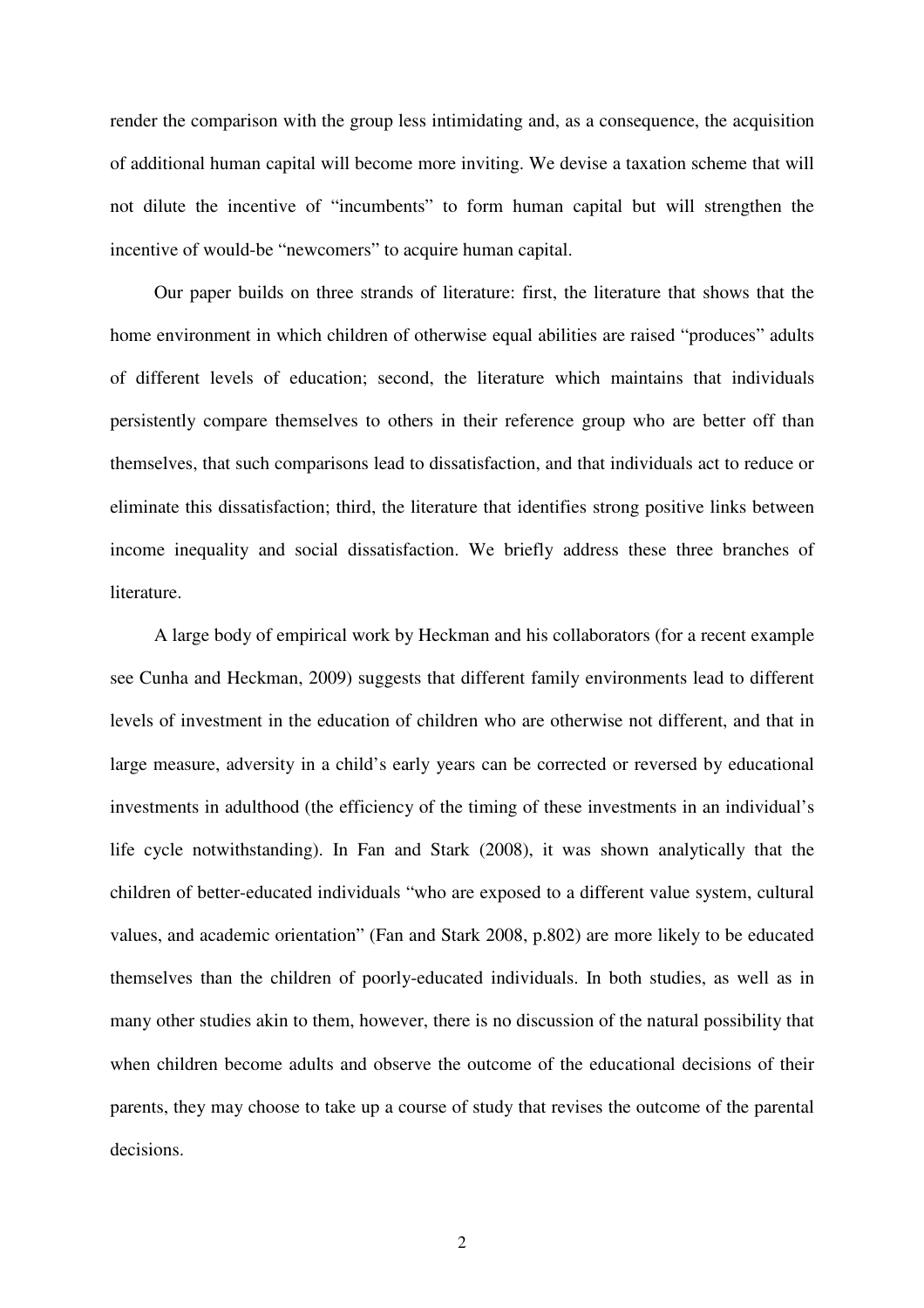The theoretical and empirical literature on the role and significance of within-group comparisons for wellbeing and behavior has been growing fast (for a recent review, see Clark et al., 2008). The primary tenet of this literature argues that individuals derive (dis)utility, or relative deprivation, from comparing their earnings unfavorably with the earnings of others in their comparison group(s). The idea that relative income impinges on welfare dates back at least to Veblen (1924), and was formally analyzed in the pioneering and recent writings of, respectively, Yitzhaki (1979) and Walker and Smith (2002). For writings on relative deprivation and migration, see Stark (1993), and Stark and Wang (2005). In addition, Eibner and Evans (2005), and Luttmer (2005) are recent examples of empirical studies that demonstrate the importance of relative deprivation.

Why would policy makers and social planners want to compress human capital levels? Why should a prevailing inequality be tampered with? Our presumption is that inequality in human capital translates into inequality in earnings. The negative relationship between income inequality and economic performance has been widely researched in the growth literature. For example, Alesina and Rodrik (1994) and Persson and Tabellini (1994) establish through political economy channels a negative theoretical link between inequality and growth. Their empirical work lends support to their theoretical predictions. On another front, mounting evidence suggests that a higher level of inequality in earnings translates into social ills and poor psycho-social health. A recent illuminating study by Wilkinson and Pickett (2009) assembles data on income inequality in 20 of the world's richest nations, and in each of the 50 states of the U.S. Their empirical findings are revealing. For example, rates of mental illness are five times higher across the whole population in the most unequal than in the least unequal societies. One explanation that Wilkinson and Pickett (2009) suggest is that inequality increases stress right across society, not just among the least advantaged. Much research has been done on the stress hormone cortisol, which can be measured in saliva or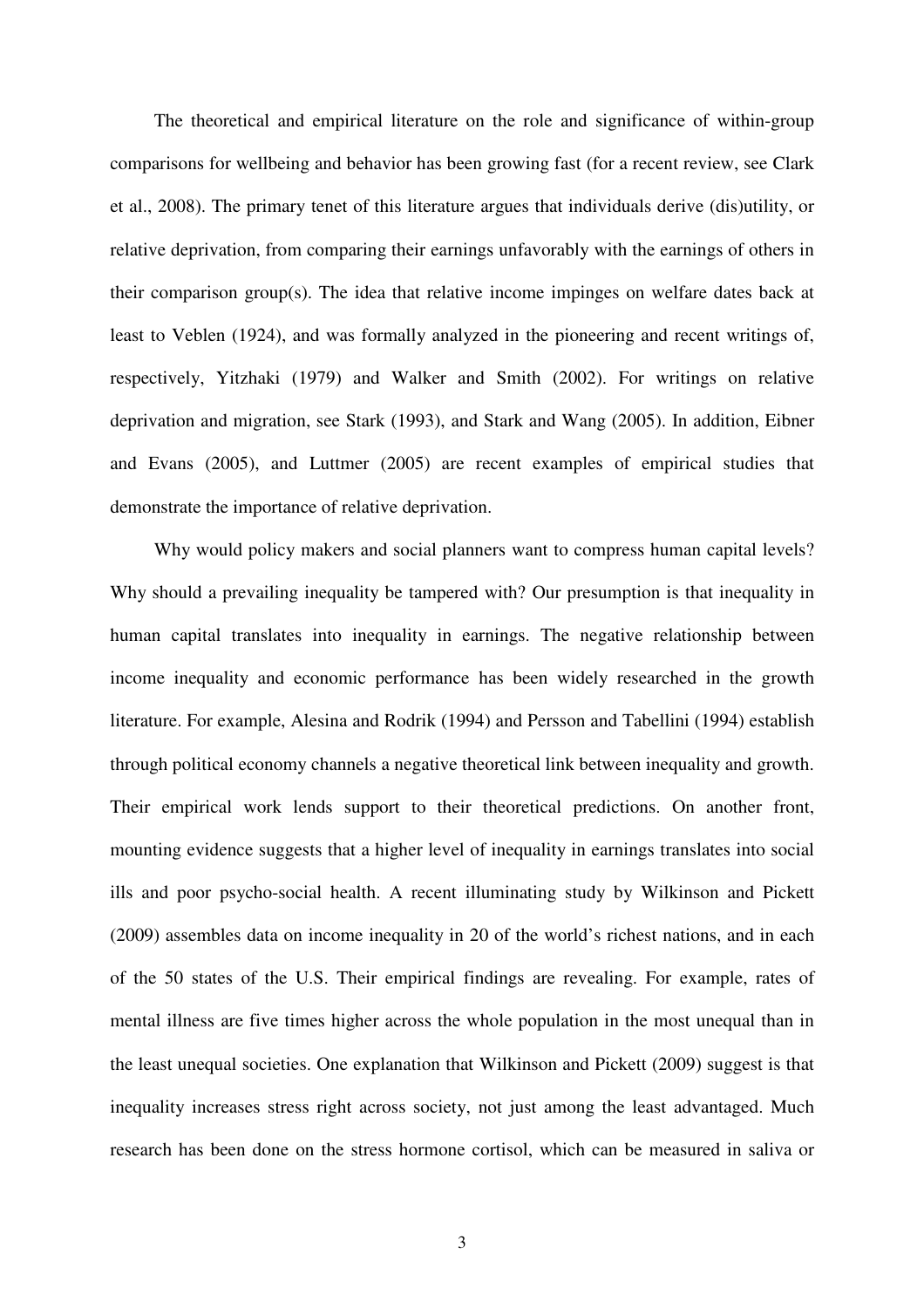blood, and it emerges that chronic stress affects the neural system, and in turn the immune system. When stressed, people are more prone to depression and anxiety, and more likely to develop a host of bodily ills including heart disease, obesity, drug addiction, liability to infection, and rapid ageing. Societies where incomes are relatively equal have low levels of stress and high levels of trust, so that people feel secure and see others as cooperators. In unequal societies, by contrast, the rich suffer from fear of the poor, while those lower down the social order experience status anxiety, looking on those who are more successful with bitterness and on themselves with shame. The different social problems that stem from income inequality often form circuits or spirals. For example, babies born to mothers who are educational failures are at greater risk, as they grow up, of being educational failures themselves. A correlate of this inequality-related evidence is that reducing income inequality can improve the aggregate economic performance, health and wellbeing of the whole population.

Let there be two types of individual: those, *l*, who come from families with a low level of education, and those, *h*, from families with a high level of education. In the current paper we focus attention on individuals of the first type. Ever since the publication of the findings of the Coleman et al. (1966) report that family characteristics, and not those of schools, explain variability in educational outcomes, it has been recognized that inequalities in family environment translate into unequal adult educational outcomes. These outcomes are neither dictated by genes nor cast in stone. There is mounting evidence that adults can overcome adversity from initial disadvantage (Cunha and Heckman, 2009), and counteract the inequality in family environments. Belley and Lochner (2007) demonstrate that the primary factor explaining differentials in college attendance in the U.S. is cognitive ability (not family income), and Cunha and Heckman (2009) show that cognitive deficits can be remedied substantially, even if not fully reversed. We turn next to the process of facing up to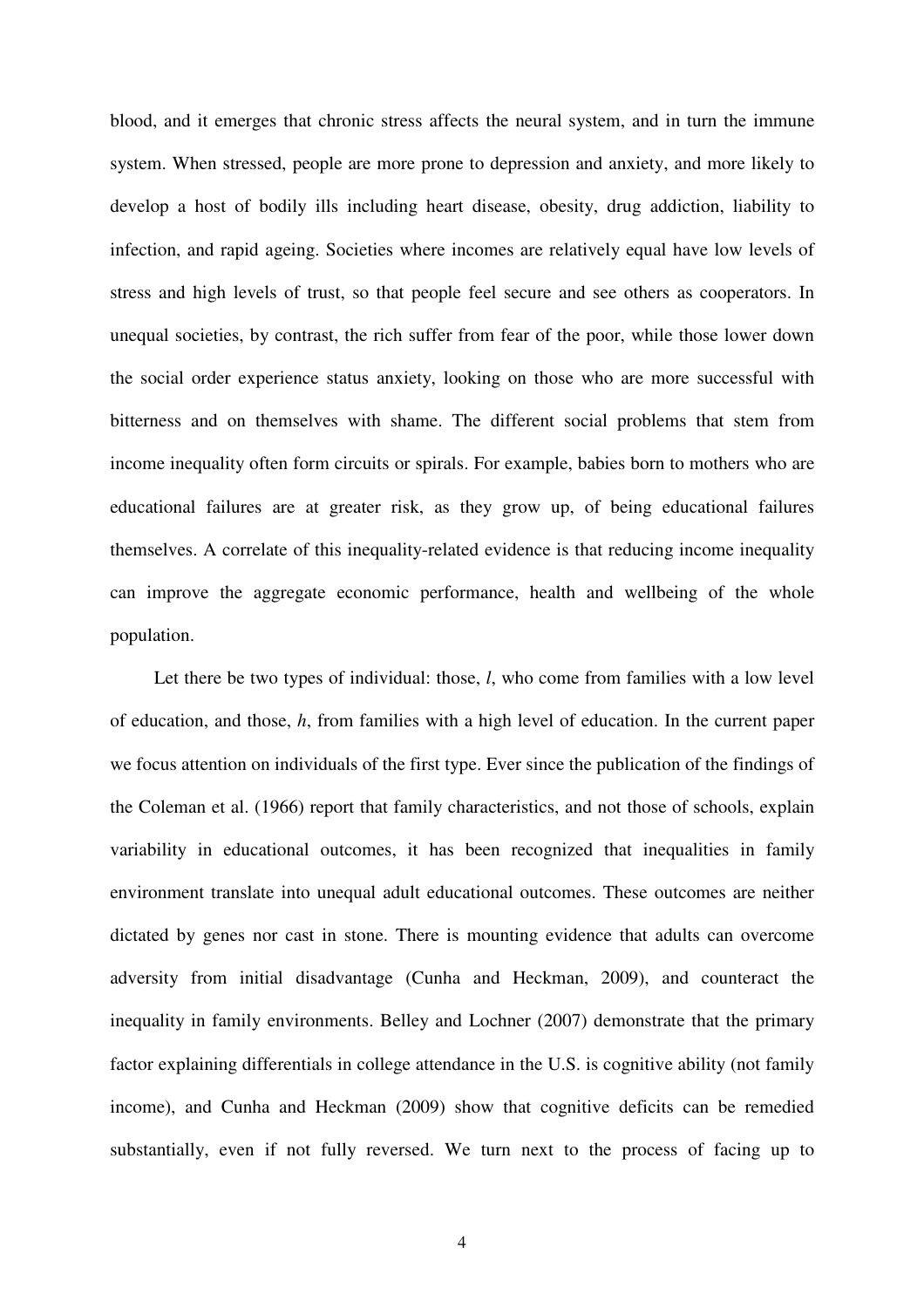educational variance, the concern that this variance raises, the possibility of taking action to remedy it, and the manner in which public policy can support such action.

We consider a setting in which individuals derive utility from their earnings, and disutility from the relative deprivation which arises from a comparison of their earnings with the earnings of others in their comparison or reference group. There are two types of individuals: *l*, and *h*. 1 Imagine a dichotomous setting in which the *l*-individuals can choose either to acquire advanced human capital which, while enhancing their earnings, will place them in the reference group of the *h*-individuals, all of whom have acquired advanced human capital and have higher earnings, or not to acquire advanced human capital, in which case they remain in the group of the *l*-individuals who did not elect to invest in the acquisition of advanced human capital. In the former case the *l*-individuals experience relative deprivation when the earnings gap cannot be compressed; in the latter case they do not. Let us now imagine that the earnings of the *h*-individuals are taxed. The relative deprivation to which the *l*-individuals will be exposed will be lower should they acquire advanced human capital and have their reference group consist of those similarly equipped. At the margin, the combination of high(er) earnings and (a now muted) relative deprivation will be more attractive to the *l*individuals than the preceding combination, and consequently they will be more likely to acquire human capital. This prediction is at variance with much of the received literature, which intimates that higher tax rates on earnings conferred by human capital either deter the acquisition of human capital and result in fewer individuals doing so or, at a minimum, hardly promote human capital formation.<sup>2</sup>

In the remainder of this paper we proceed as follows. We divide our analysis into two sections. In section I we study the altered human capital formation calculus of *l*-individuals when *h*-individuals are taxed. We show that when a tax is introduced, *l*-individuals become more willing to acquire human capital, and that this shift in inclination is not achieved by, for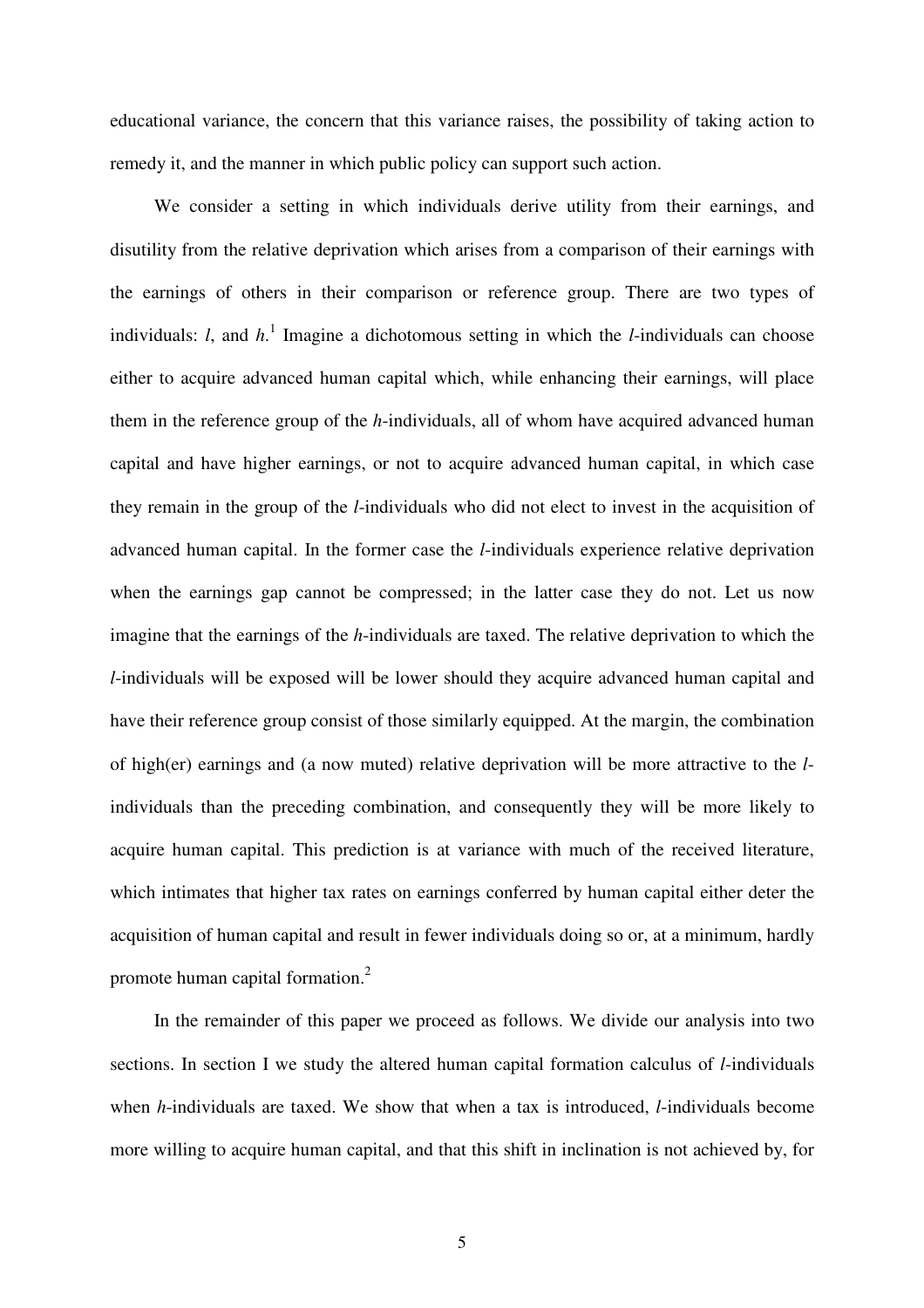example, subsidizing these individuals. To address the possible concern that the educational gains of the *l*-individuals could come at the expense of poorer education for the *h*-individuals, we study in section II the behavior of the *h*-individuals. After all, taxing the incomes of the *h*individuals could prompt them to reduce their optimal level of human capital acquisition. Therefore, in the first part of section II we propose a scheme in which the tax regime does not interfere with the human capital formation calculus of the *h*-individuals. In the second part of section II we describe a setting in which, when we admit heterogeneity of the group of the *h*individuals, the complete set of reactions to the imposition of the tax (with no subsidies at all) could result in the average level of human capital of the group of the *h*-individuals remaining unchanged.

#### I. THE *l*-INDIVIDUALS

Let the *l*-individuals be high-school graduates who consider undertaking advanced study, say university education, and let the *h*-individuals be high-school graduates who undertake such advanced study. In this section we study the behavior of the *l*-individuals who, we assume, are identical to each other in all relevant respects.

#### *The basic model*

Let the utility, *u*, of an *l*-individual be given by the difference between his income, *Y*, which depends on his human capital (level of education), *e*, and the cost of acquiring that human capital,  $C<sup>3</sup>$  In what follows, superscripts denote the type of the individual, and subscripts denote derivatives. Thus,

(1) 
$$
u = u(e) = Y^l(e) - C^l(e)
$$
,

where

(2) 
$$
Y_e > 0
$$
,  $Y_{ee} < 0$ ;  $C_e > 0$ ,  $C_{ee} > 0$ ;  $\lim_{\epsilon \to 0} Y_e = \infty$ .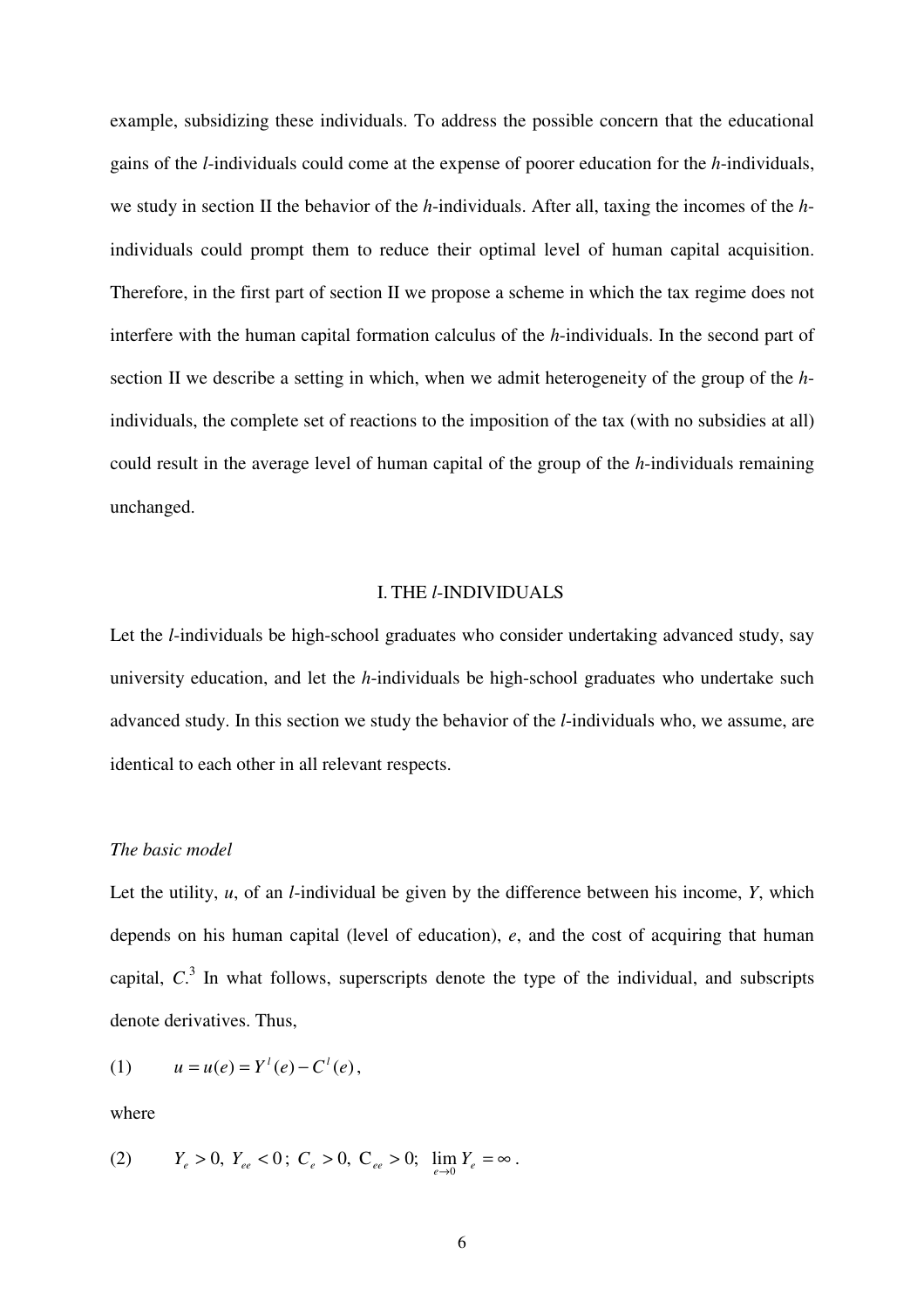The first order condition for a maximum of (1) is

$$
(3) \qquad Y_e^l - C_e^l = 0 \, .
$$

Let  $e_1^*$  be the interior solution of (3) that is,  $e_1^*$  is the optimal level of human capital of an *l*individual.

What happens when relative deprivation, *RD*, plays a role? What happens when individuals derive (dis)utility not only from incurring a cost of acquiring human capital, but also from an unfavorable comparison of their earnings with the earnings of others? If the *l*individuals refrain from further study and remain in the reference group of the high-school graduates, they will not be exposed to relative deprivation, yet their earnings will be low. If they study further, they will enjoy higher earnings but since they will increasingly belong to the group of those who acquired advanced human capital, they will experience relative deprivation upon comparing themselves with counterparts who originate from a "high" education family environment and whose earnings are higher than theirs. In making their choice, the *l*-individuals thus compare low earnings combined with low relative deprivation with high earnings combined with high relative deprivation. We assume that the *l*-individuals can choose from a continuum of levels of human capital, and that their social proximity to the h-individuals correspondingly depends on the extent of their study.<sup>4</sup> The utility function of an *l*-individual is then

(4) 
$$
u = u(e) = Y^{l}(e) - C^{l}(e) - RD(e).
$$

Let the relative deprivation that an *l*-individual senses within a reference group be defined as

(5) 
$$
F(R - Y^l)
$$
 with  $F > 0$ ,  $F' < 0$  for  $Y^l < R$ ,

where *R* is the average income of *l*'s reference group, and  $F(R - Y^l) = 0$  for  $Y^l \ge R$ . Two comments are in order. First, (5) states that relative deprivation is sensed if and when income falls below the average income of the reference group, and it depends positively on this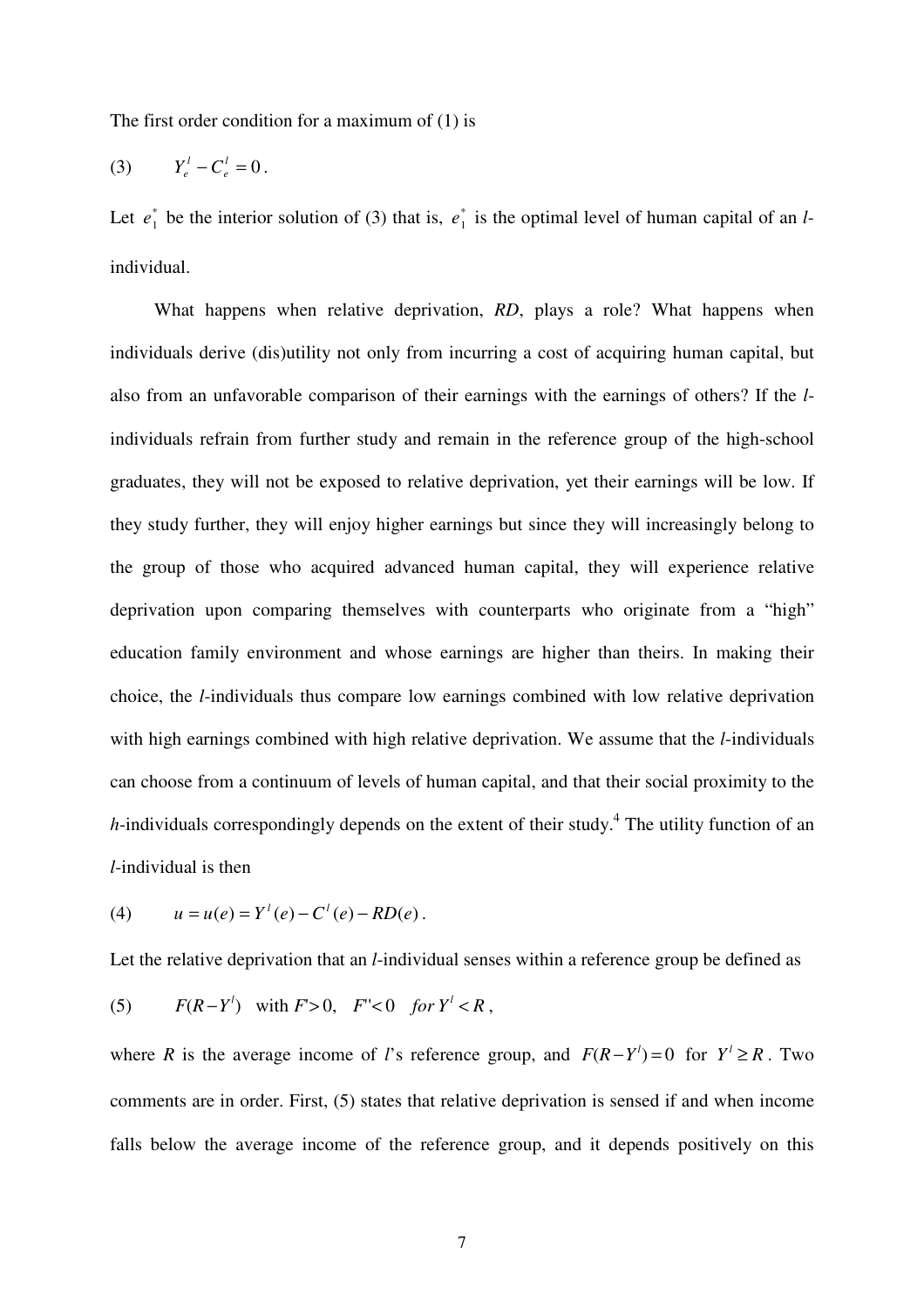shortfall. The concavity of *F* means that a given small decrease in own income increases relative deprivation by less when one's income is further removed from the average income (or that a given small decrease in his own income results in a greater increase in relative deprivation when the average income is closer). When an individual's income is further away from the group's average income, the level of relative deprivation that he senses is less sensitive to small changes in his own income. Second, both theory and evidence reveal that people's behavior is conditioned by their dismay from others having more than they have, not by a glee from others having less. For example, the relative income hypothesis formulated and tested by Duesenberry (1949), posits an asymmetry in the comparisons of income which affect the individual's behavior: the individual looks upward when making comparisons. In a similar vein, the comparisons that affect the allocation of the individual's time between work and leisure are those with individuals whose incomes are higher than his own (see, for example, Stutzer 2004, and Bowles and Park 2005).

The relative deprivation of an *l*-individual, *RD*(*e*), "rests" upon two reference groups: the *l*-individuals, and the *h*-individuals. We assume that relative deprivation is a weighted sum, and that the weight that an *l*-individual attaches to the relative deprivation that arises from a comparison with the *h*-individuals,  $0 \le \beta(e) \le 1$ , depends positively on *l*'s level of human capital, that is,  $\beta_e > 0$ : the more advanced, university type, human capital an *l*individual acquires, the closer he is in social space to, and the more he compares himself with university graduates and, correspondingly, the less he compares himself with the group of high school graduates who did not choose to invest in advanced, university level human capital. While with a higher level of human capital the income of an *l*-individual becomes closer to the average income of the *h*-individuals, we assume that no matter how much human capital an *l*-individual acquires, the average income of the *h*-individuals,  $Y^h$ , will always remain higher than his, that is,  $Y^h > Y^l$ . The weight attached to the relative deprivation that is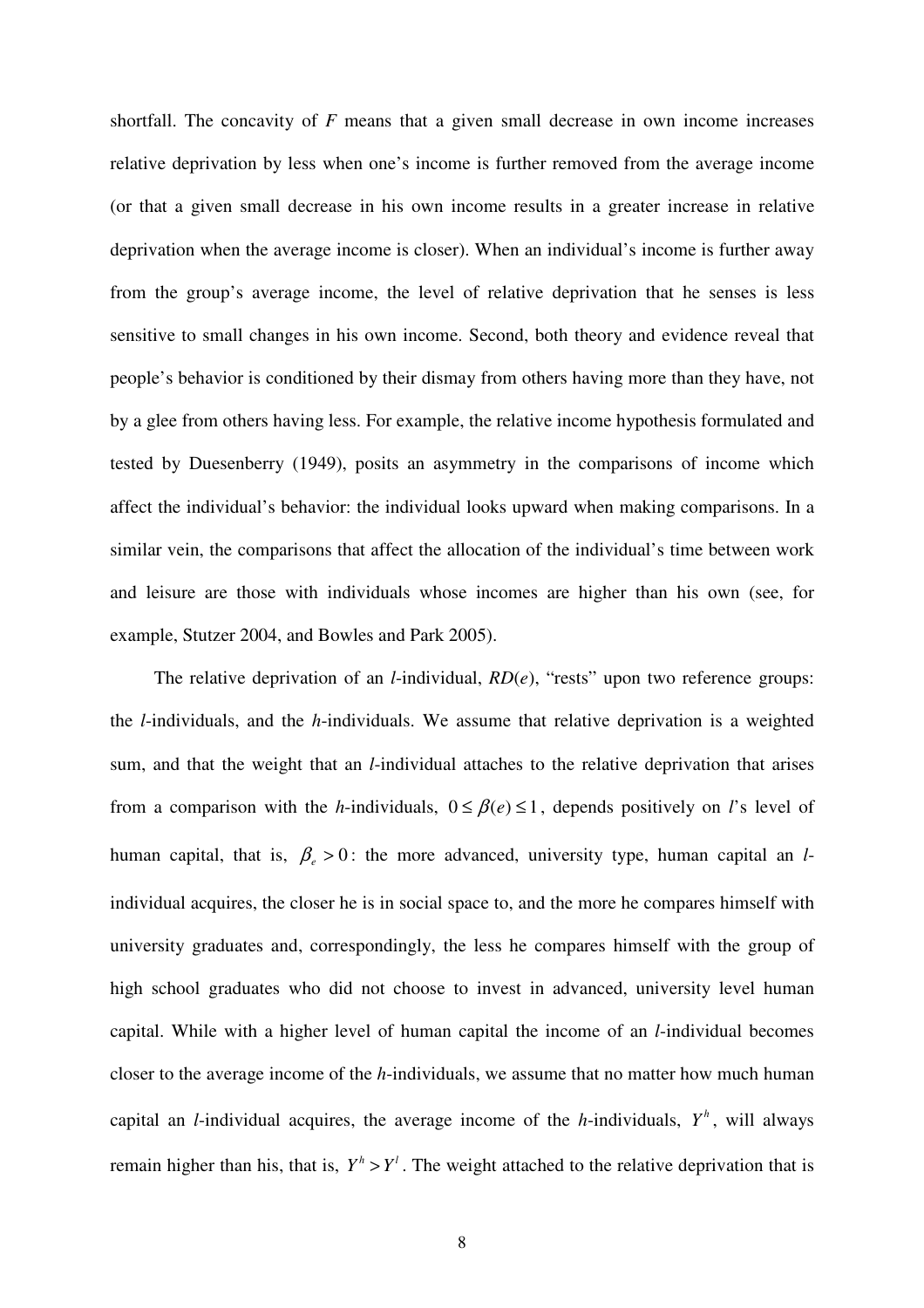sensed in the comparison with other *l*-individuals is  $(1 - \beta(e))$ . However, since the group of the *l*-individuals is homogenous and all the *l*-individuals make the same human capital formation decisions in an identical manner, there arises no income disparity within their midst and hence, no relative deprivation is sensed upon comparisons within the *l*-group. From the preceding considerations, *RD*(*e*) can thus be expressed as

(6) 
$$
RD(e) = \beta(e)F[Y^{h} - Y^{l}(e)].
$$

Inserting  $(6)$  into  $(4)$  we get

(7) 
$$
u = u(e) = Y^{l}(e) - C^{l}(e) - \beta(e)F[Y^{h} - Y^{l}(e)].
$$

For this utility function, the first order condition for a maximum is

(8) 
$$
Y_e^l - C_e^l - \beta_e F[Y^h - Y^l(e)] + \beta(e)F'[Y^h - Y^l(e)]Y_e^l = 0.
$$

We denote the solution to (8) by  $e_2^*$ . We also assume that the second order condition  $-C_{ee}^l - RD_{ee} < 0$ *ee*  $Y_{ee}^l - C_{ee}^l - RD_{ee} < 0$  holds, hence that  $e^*_{2}$  constitutes a unique solution to (8).

From a comparison of (3) with (8), we derive a proposition that provides a condition under which the incorporation of relative deprivation dampens the optimal level of the human capital that is acquired by the *l*-individuals.

**Proposition 1.**  $e_2^* < e_1^*$  $e_1^*$  if

$$
(9) \qquad \beta_e(e_2^*)F[Y^h-Y^l(e_2^*)]-\beta(e_2^*)F'[Y^h-Y^l(e_2^*)]Y^l_e(e_2^*)>0\,.
$$

**Proof.** Suppose otherwise, that is, that  $e_2^* \geq e_1^*$ \*  $e_2^* \geq e_1^*$ . From (2) it follows then that

$$
(10) \t Y_e^l(e_2^*) - C_e^l(e_2^*) \leq Y_e^l(e_1^*) - C_e^l(e_1^*).
$$

From the condition in the proposition, it follows that

(11) 
$$
Y_e^l(e_2^*) - C_e^l(e_2^*) - \{\beta_e(e_2^*)F[Y^h - Y^l(e_2^*)] - \beta(e_2^*)F'[Y^h - Y^l(e_2^*)]Y_e^l(e_2^*)\} Y_e^l(e_2^*) - C_e^l(e_2^*)
$$

Therefore, combining  $(3)$ ,  $(10)$  and  $(11)$ ,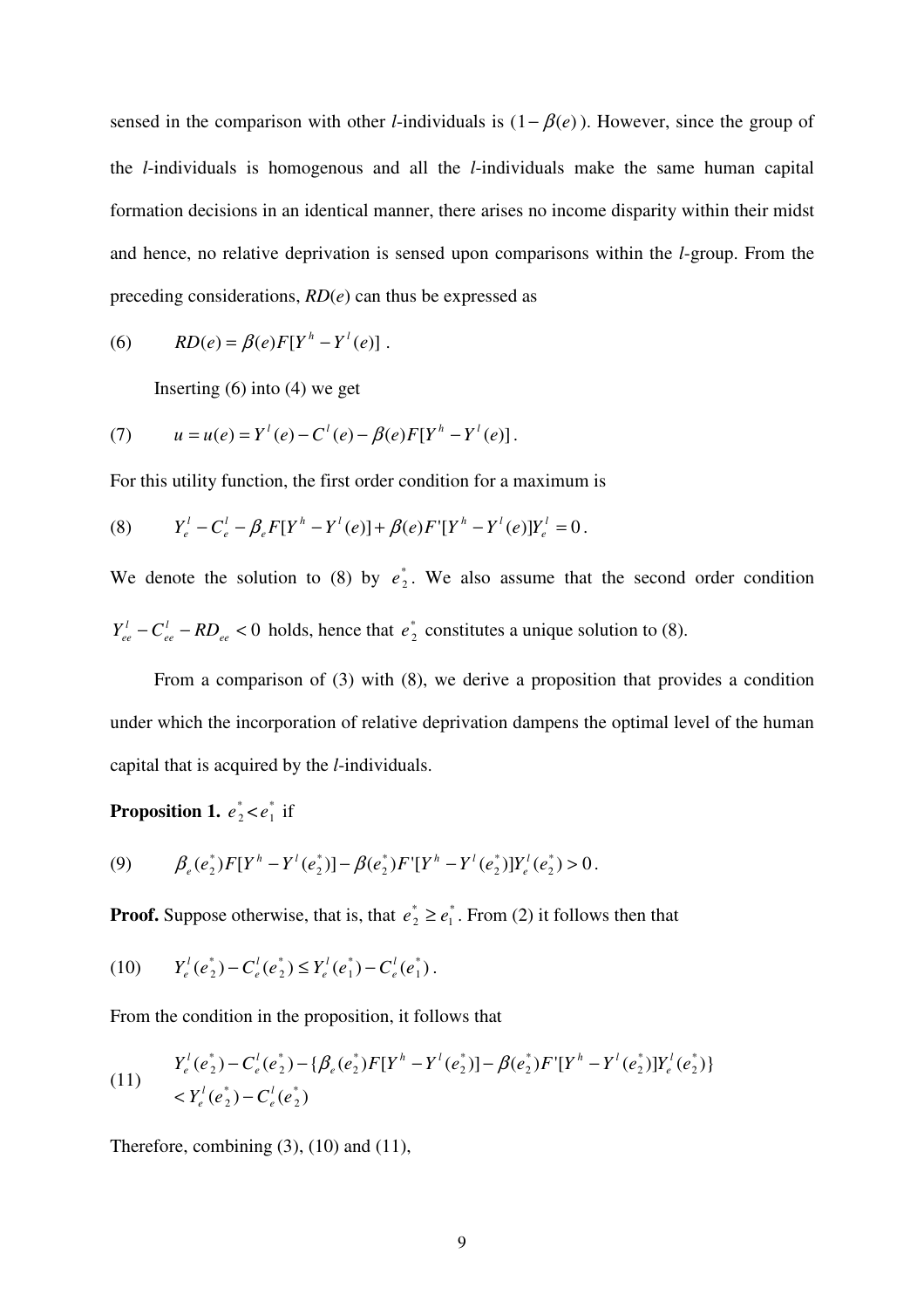$$
(12) \t Y_e^l(e_2^*) - C_e^l(e_2^*) - \beta_e(e_2^*)F[Y^h - Y^l(e_2^*)] + \beta(e_2^*)F'[Y^h - Y^l(e_2^*)]Y_e^l(e_2^*) < 0,
$$

which contradicts (8). Q.E.D.

To better understand Proposition 1, we study briefly condition (9). Rearranging yields

(13) 
$$
\beta_e(e_2^*)F[Y^h - Y^l(e_2^*)] > \beta(e_2^*)F'[Y^h - Y^l(e_2^*)]Y^l_e(e_2^*)
$$

The left hand side of (13) is the marginal change in individual *l*'s *RD* that arises from him getting closer in social space to the *h*-individuals. Since the income of the *h*-individuals is always higher than his, this effect is positive and therefore, it is a "bad"; it increases *RD*. The right hand side of (13) represents the marginal change in *RD* that arises from the comparison with the *h*-individuals when income increases and therefore, it reduces *RD*. Thus, condition (9) will hold and Proposition 1 will be satisfied if the former effect outweighs the latter effect namely, if the change in *l*'s reference groups (getting closer in social space to the rich *h*individuals) due to an increase in human capital raises the *l*-individual's *RD* more than the corresponding increase in income reduces his *RD*. 5

#### *Augmenting the basic model by introducing an income tax*

Suppose now that a progressive tax,  $t > 0$ , is in place such that while high incomes are taxed, low incomes are not. In our case only the incomes of the *h*-individuals are taxed. To ensure that the tax is never high enough to reverse the income positions of the *h*-individuals and the *l*-individuals, we further assume that  $t < t^*$ , where  $t^* = 1 - (Y^l / Y^h) < 1$ . An *l*-individual will now "face" the following utility function

(14) 
$$
u = u(e) = Y^{l}(e) - C^{l}(e) - \beta(e)F[(1-t)Y^{h} - Y^{l}(e)].
$$

When the tax is in place, an *l*-individual's decision making will be affected since his relative deprivation is affected at the margin. The first-order condition for a maximum of (14) is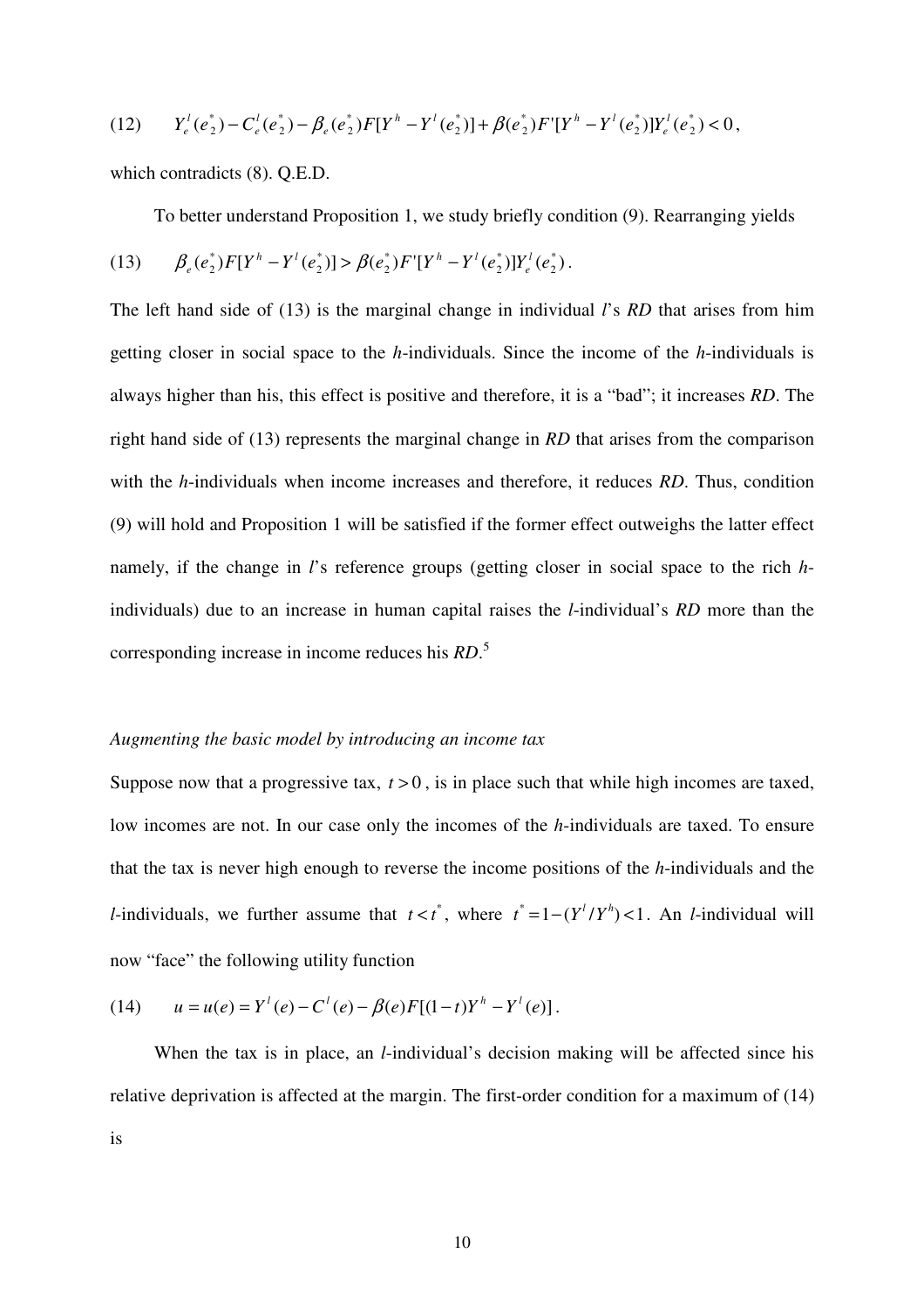(15) 
$$
Y_e^l - C_e^l - \beta_e F[(1-t)Y^h - Y^l(e)] + \beta(e)F'[1-t)Y^h - Y^l(e)]Y_e^l = 0.
$$

Let the solution of (15) be denoted by  $e_3^*$ .

We now derive a proposition to the effect that the imposition of a tax on the *h*individuals raises the optimal level of the acquired human capital of the *l*-individuals.

Proposition 2.  $e_3^*$ > $e_2^*$  $e_2^*$  .

**Proof.** Totally differentiating (15) with respect to *e* and *t*, we get

(16) 
$$
\frac{de}{dt} = \frac{1}{\Omega} \left\{ \beta_e \frac{\partial F[(1-t)Y^h - Y^l(e)]}{\partial t} - \beta(e) \frac{\partial F^r[(1-t)Y^h - Y^l(e)]}{\partial t} Y_e^l \right\}
$$

$$
= -\frac{1}{\Omega} \{ \beta_e F^r[(1-t)Y^h - Y^l(e)]Y^h - \beta(e)F^r[(1-t)Y^h - Y^l(e)]Y_e^l Y^h \},
$$

where  $\Omega$ , the derivative of the left hand side of (15) with respect to *e* is simply the second order condition, and hence it must be negative at the optimum. From the properties of *RD* in (5) we know that  $F'[(1-t)Y^h - Y^l(e)] > 0$  and  $F''[(1-t)Y^h - Y^l(e)] < 0$ . Thus, it follows from (16) that  $\frac{ac}{1} > 0$ *dt*  $\frac{de}{dt} > 0$ , and hence that  $e_3^* > e_2^*$ \*  $e_3^* > e_2^*$ . Q.E.D.

Our analysis suggests a novel way of inducing individuals of type *l* to become more willing to acquire human capital. This shift in inclination is achieved not by subsidizing these individuals but by taxing the incomes of the  $h$ -individuals.<sup>6</sup>

It is worth noting that many public finance scholars have studied optimal income taxation without endogenizing human capital formation (see, for example, Mirrlees 1971, and Diamond 1998), and a few have attended to human capital formation in a dynamic framework (Kapicka 2006). However, in the received literature on human capital formation and taxation, the impact of taxes on the endogenous selection of reference groups has not been considered, nor have the repercussions of this link been studied for the selection of the optimal level of human capital.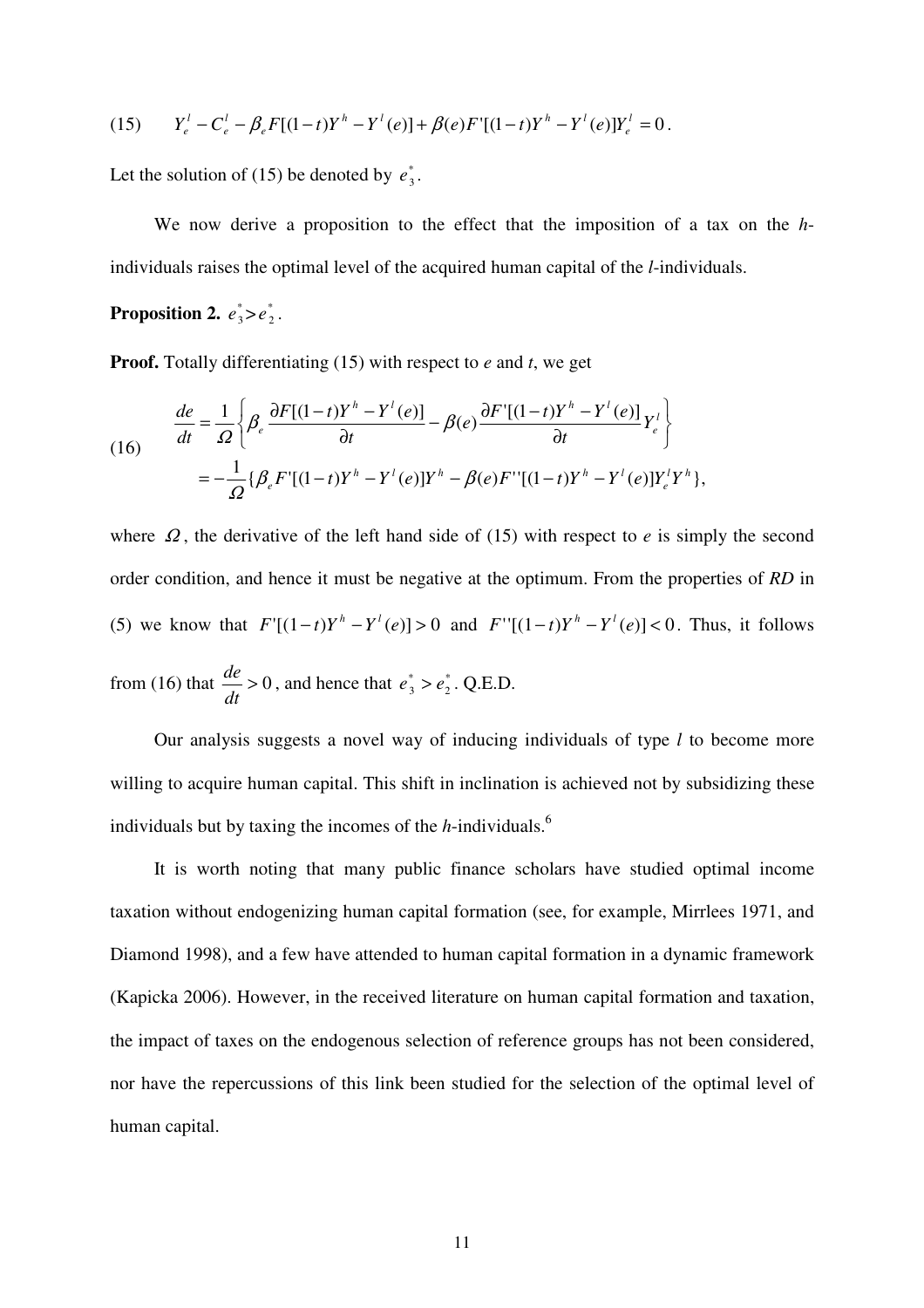When *h*-individuals are taxed, there might be a crowding-out effect; these individuals could well reduce their level of human capital formation. Hence, in the first part of the following section II, we analyze a scheme in which a tax regime does not interfere with the human capital formation calculus of the *h*-individuals. It is important to note that applying a comparable scheme to the *l*-individuals would, however, lead them to acquire a lower level of human capital. In the second part of section II we describe a setting in which, if we admit heterogeneity within the group of *h*-individuals, the complete set of reactions to the imposition of the tax (with no subsidies at all) could result in the average level of human capital of the *h*-individuals remaining unchanged.

#### II. THE *h*-INDIVIDUALS

#### *The h-individuals constitute a homogenous group*

If marginal benefits and marginal costs are reduced by the same proportion, there will be no effect on the optimal level of human capital chosen by an *h*-individual, and we are "out of the woods" (cf. Boskin 1975).

We show that if there is a subsidy such that for *taxpayers* part of their human capital formation costs are tax deductible, there will be no revision in the human capital formation of the *h*-individuals when the taxes are introduced.

Since the *h*-individuals earn more than the *l*-individuals, they are not exposed to relative deprivation. Their utility function is

(17) 
$$
u = u(e) = Y^h(e) - C^h(e).
$$

Maximization of (17) yields

$$
(18) \qquad Y_e^h - C_e^h = 0 \, .
$$

Let the solution to (18) be denoted by  $e_4^*$ .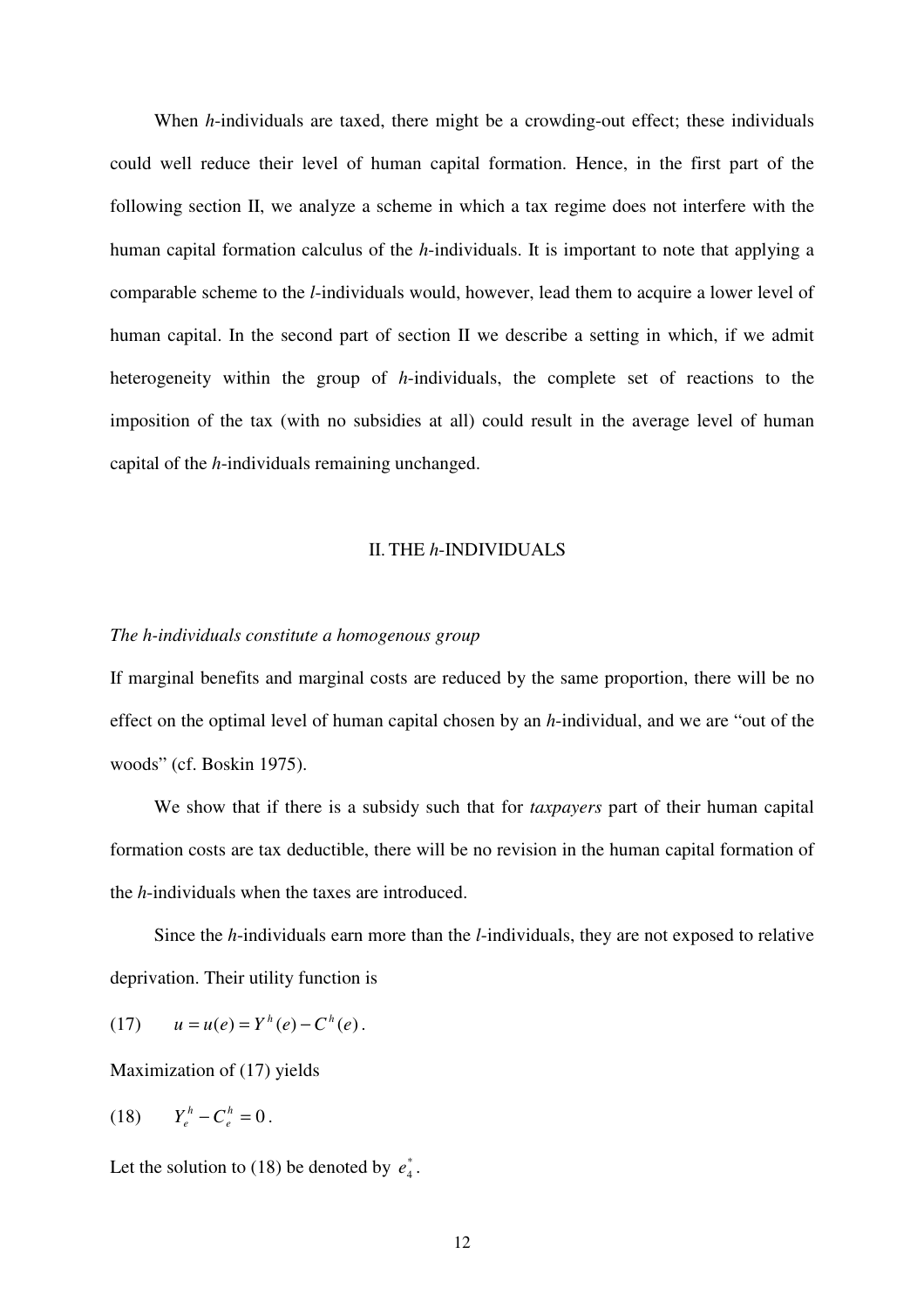When an income tax is in place, (17) needs be rewritten. This yields

(19) 
$$
u = u(e) = (1-t)Y^h(e) - C^h(e).
$$

The first order condition for a maximum of this utility function is

(20) 
$$
(1-t)Y_e^h - C_e^h = 0.
$$

Let the solution of (20) be denoted by  $e_5^*$ . From (2) it must be that  $e_5^* < e_4^*$ \*  $e^*$ <sub>5</sub> <  $e^*$ <sub>4</sub>.

However, if the net cost of forming human capital is reduced at the margin by, for example, making the cost of human capital formation tax deductible, then an *h*-individual will again maximize his utility by choosing human capital level  $e_4^*$ . To see this, suppose that we implement a subsidy, *s*, such that

$$
(21) \qquad s = s(e) = tC^h(e).
$$

Modifying the utility function in (19) to incorporate the provision of the subsidy yields

(22) 
$$
u = u(e) = (1-t)Y^{h}(e) - [C^{h}(e) - s(e)] = (1-t)[Y^{h}(e) - C^{h}(e)].
$$

In the presence of a tax and in the absence of a subsidy, an *h*-individual will find it optimal to increase his level of human capital up to  $e_5^*$ , since up to  $e_5^*$  the marginal benefit exceeds the marginal cost. However, if a subsidy as in (21) is in place, the marginal condition of optimality for the *h*-individual's problem of maximizing (22) will not differ from (18) and hence, he will form the same level of human capital,  $e_4^*$  $e_4^*$ . In addition, since  $tY^h(e_4^*) > tC^h(e_4^*)$ 4 \*  $tY^{h}(e_{4}^{*}) > tC^{h}(e_{4}^{*}),$ the tax revenue will always be greater than the subsidies disbursed. Thus, this tax-subsidy scheme will not impose upon the government any fiscal burden. We summarize these results in the following proposition.

**Proposition 3.** The level of human capital formed by the *h*-individuals will not be affected by the imposition of the tax-cum-subsidy scheme when the cost of forming human capital is effectively made deductible from the tax. Furthermore, the net revenue from such a tax-cumsubsidy scheme is positive.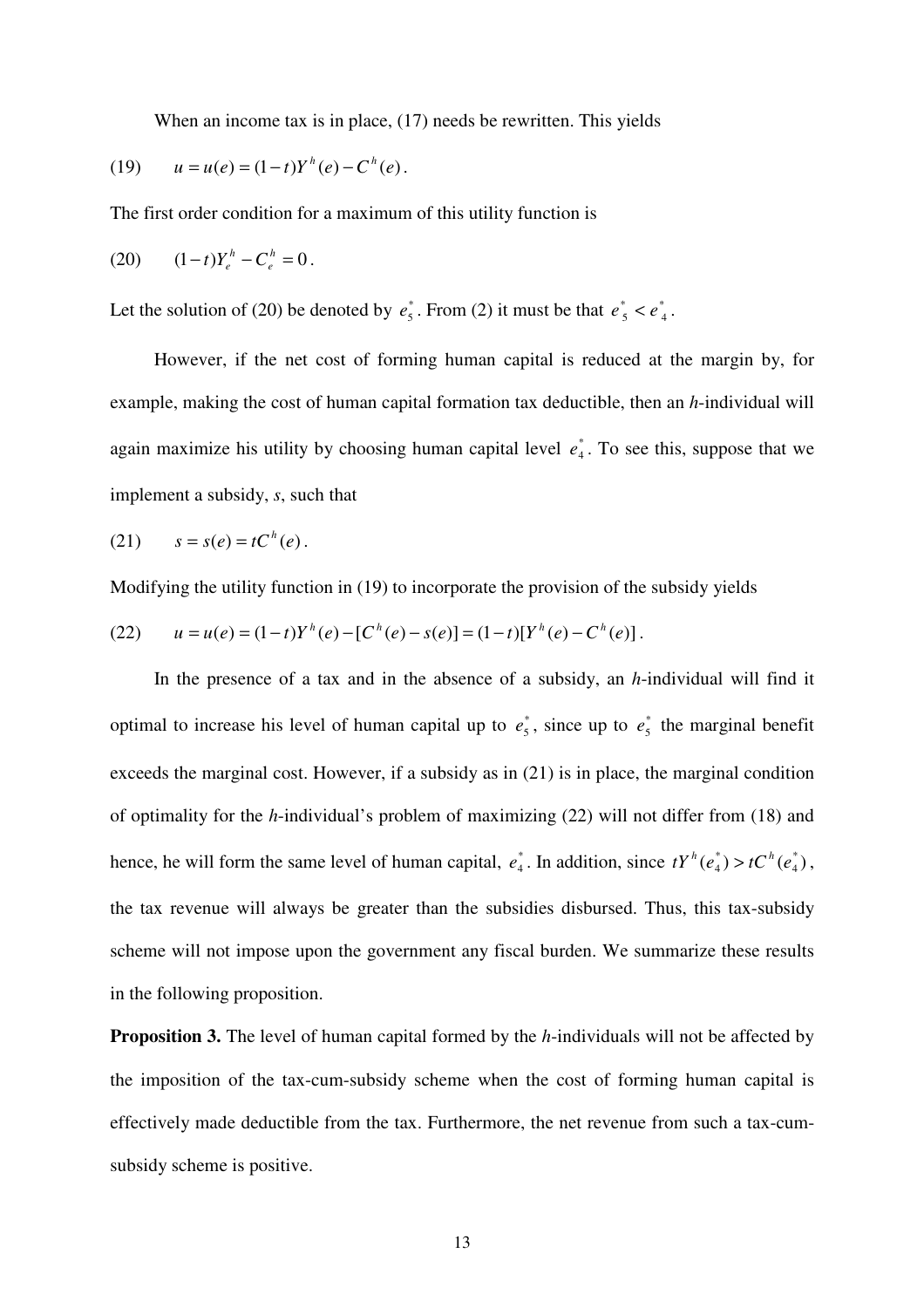Alternatively, it could have been argued that an effective way of inducing the *l*individuals to acquire more human capital would have been to subsidize their formation of human capital; however, such support would have entailed extra expense for the government. In addition, if a tax is levied on the *h*-individuals in order to finance the disbursement of the subsidies, the government will need to be aware of the repercussion of levying this tax on the *l*-individuals, who in response, as already noted, will be induced to acquire even more human capital upon a lowered relative deprivation. This response may lead to an excessive subsidy bill to the government. Furthermore, it can be shown that applying to the *l*-individuals a scheme that is analogous to the aforementioned scheme of taxing and subsidizing the *h*individuals would actually lead to a lower level of human capital formed by the *l*-individuals. Intuitively, the preceding tax-cum-subsidy scheme is designed to affect to an equal extent the marginal benefit of human capital formation (through tax) and its marginal cost (through subsidy). However, a tax on the *l*-individuals will also reduce the marginal utility of these individuals by increasing their relative deprivation from the comparison of their diminished earnings (because of the tax) with the earnings of the *h*-individuals. This additional bite into the marginal utility (because of the effect of the tax on relative deprivation) then implies that such a self-financing combination of a tax and subsidy applied to the *l*-individuals will dampen their human capital formation.

#### *The h-individuals constitute a heterogeneous group*

Suppose that there is heterogeneity in the income of the *h*-individuals. Let there be two subgroups of *h*-individuals that differ in their abilities: there are ordinary *h*-individuals, henceforth *oh*-individuals, and there are excellent or exceptional *h*-individuals, henceforth *eh*individuals. We assume that the *oh*-individuals have the same structure of a utility function as the *l*-individuals. Since, by assumption,  $Y^{eh} > Y^{oh}$ , *eh*-individuals are not relatively deprived.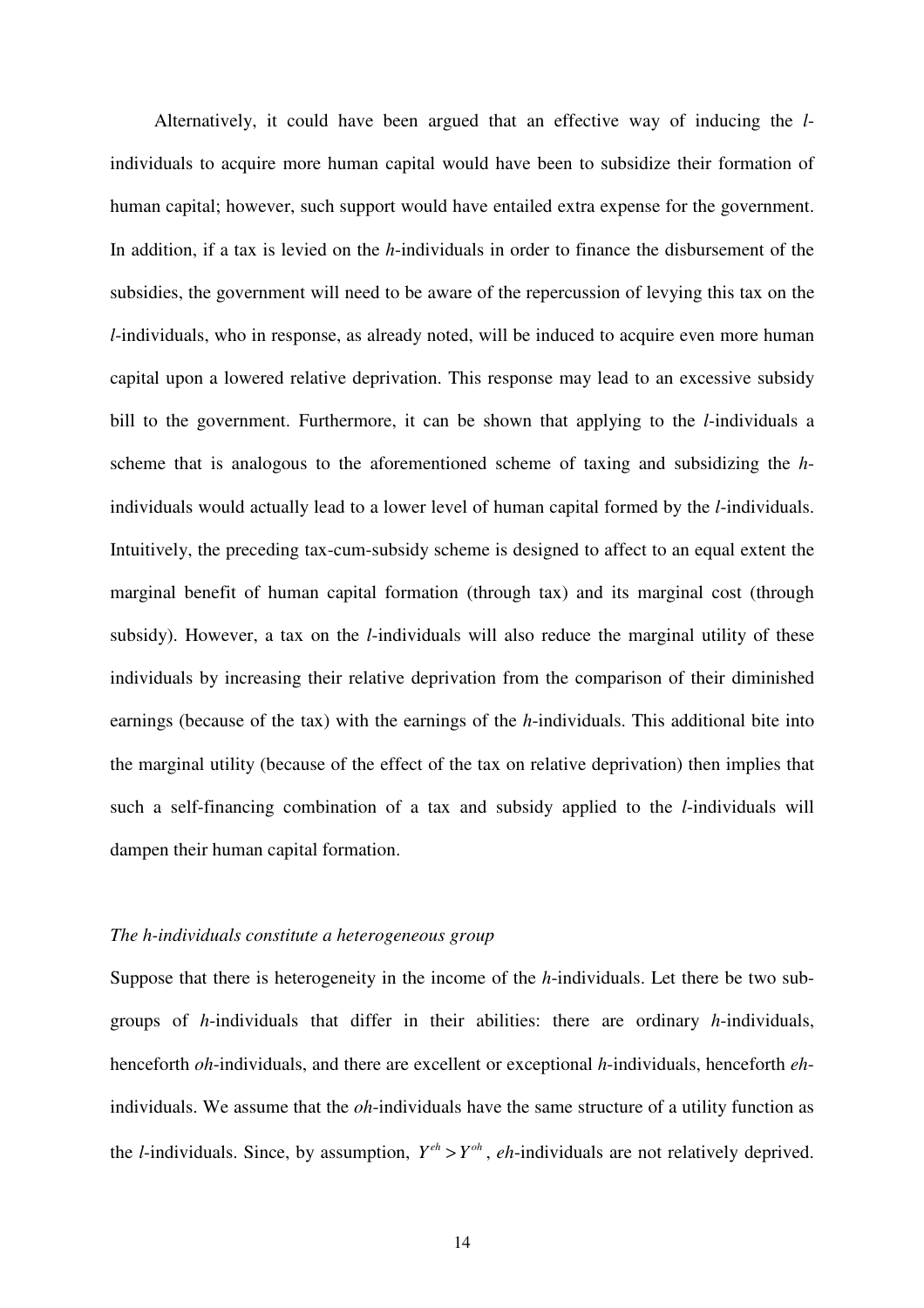However the average income of the entire university group,  $Y<sup>h</sup>$ , is composed of the incomes of the *eh*-individuals and the incomes of the *oh*-individuals. Therefore,  $Y^h > Y^{oh}$ . Consequently, *oh*-individuals derive (suffer) (dis)utility, that is, they experience relative deprivation from comparing their income with the average income of their reference group, the university graduates. Thus, the utility function of an  $oh$ -individual can be written as<sup>7</sup>

(23) 
$$
u = u(e) = Y^{oh}(e) - C^{oh}(e) - F[Y^h - Y^{oh}(e)].
$$

In this environment, *eh*-individuals will continue to make human capital formation decisions as per (18), while *oh*-individuals will be guided in their human capital formation decisions by maximizing (23). The maximization of (23) yields the first-order condition

(24) 
$$
Y_e^{oh} - C_e^{oh} + F'[Y^h - Y^{oh}(e)]Y_e^{oh} = 0.
$$

When an income tax is imposed on both sub-groups of *h*-individuals, *eh*-individuals will (continue to) make human capital formation decisions based on (20), resulting in a lower human capital level than that which is formed in the absence of the tax. On the other hand, the post-tax utility function of an *oh*-individual is modified to

$$
(25) \qquad u = u(e) = (1-t)Y^{oh}(e) - C^{oh}(e) - F[(1-t)(Y^h - Y^{oh}(e))],
$$

which leads to the revised first-order condition

$$
(26) \qquad (1-t)Y_e^{oh} - C_e^{oh} + (1-t)F'[(1-t)(Y^h - Y^{oh}(e))]Y_e^{oh} = 0.
$$

Comparing (26) with (24) reveals that the introduction of a tax on all *h*-individuals leads to three effects regarding the optimal level of human capital formed by *oh*-individuals. First, as in the case for the *eh*-individuals, the tax bites into the marginal benefit of *oh*-individuals (see the first term on the LHS of (26)) and therefore reduces their human capital formation. Second, the tax also reduces the extent to which an *oh*-individual's extra human capital formation is capable of closing the gap with the group's average income (that is,  $(1 - t)$ ) entails a lower third term on the LHS of (26)), resulting in yet another negative effect on human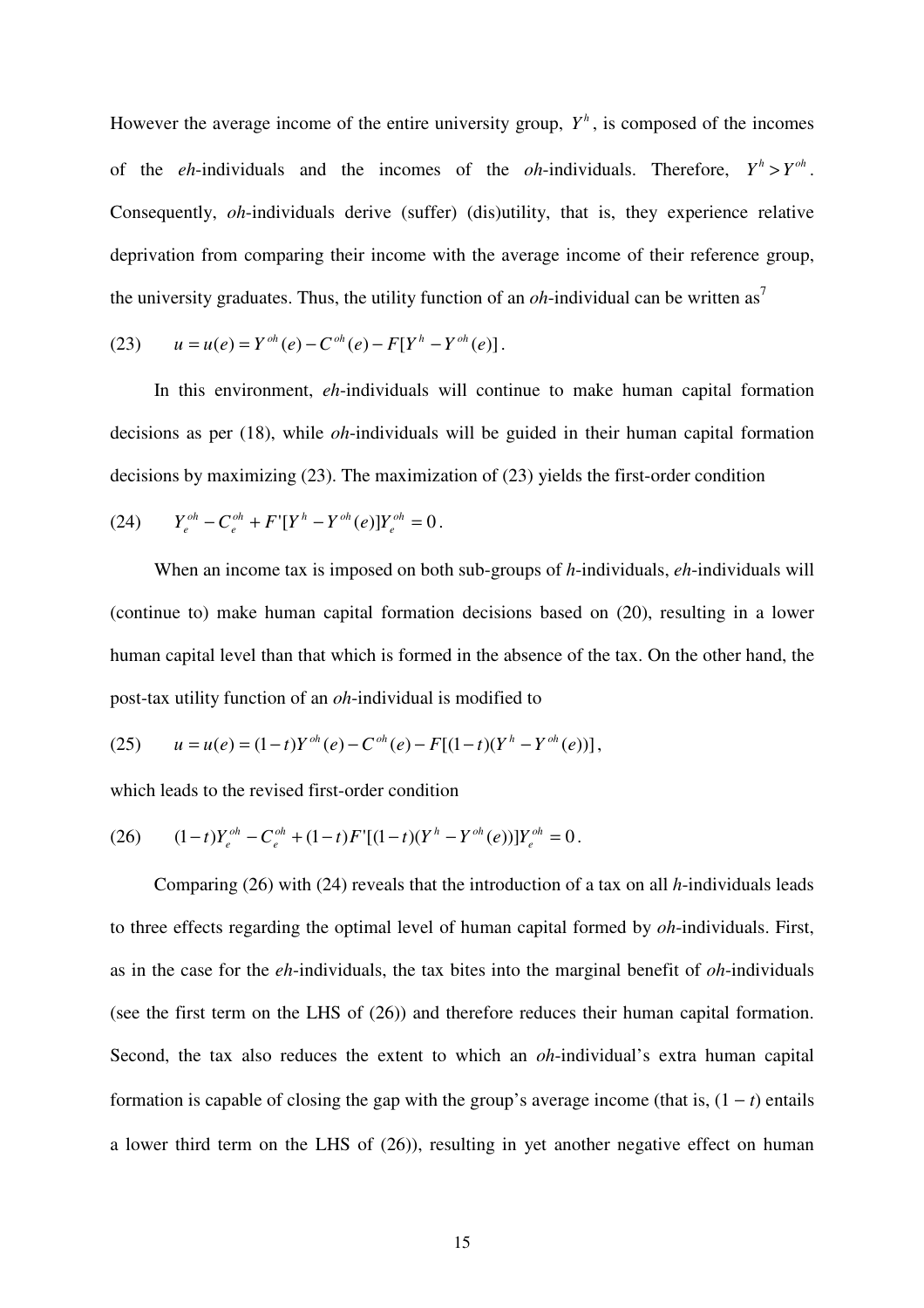capital formation. Third, the tax shrinks the income gap between an *oh*-individual and the average income of his reference group and hence makes human capital accumulation more effective in reducing the *RD* sensed by an *oh*-individual (that is,  $F'[(1-t)(Y^h - Y^{oh}(e))]$  in the third term on the LHS of (26) is larger), thereby entailing a positive effect on human capital formation by an *oh*-individual. If and when the third effect outweighs the first two effects, an *oh*-individual will end up forming a higher level of human capital in the wake of the imposition of taxes.

There is still one more reason why the *oh*-individuals may want to increase their level of human capital after income taxes are imposed on all *h*-individuals. If due to the introduction of the tax, *l*-individuals (partly) join (from below) the group of university graduates, the average income of the group of university graduates decreases. This lowers the relative deprivation sensed by the *oh*-individuals. Consequently, their incentive to acquire human capital will be strengthened.

The overall effect of the tax on the average human capital of the *h*-individuals is ambiguous. If the conventional scaling-back effect for both the *eh*-individuals and the *oh*individuals dominates the amplification effect coming from the *oh*-individuals, then the impact of the imposition of a tax on the level of human capital of all *h*-individuals will be negative. But if the amplification effect is sufficiently strong, the optimal level of human capital chosen by the *oh*-individuals will exceed the optimal level chosen by them prior to the introduction of the tax and, consequently, there may be no revision in the *average* level of human capital of the group of the *h*-individuals due to the imposition of taxes on them.

#### III. CONCLUSIONS

We studied a setting in which economic mobility is intertwined with social mobility: a shift in earnings is associated with a shift in social space. If an *l*-individual with a lower income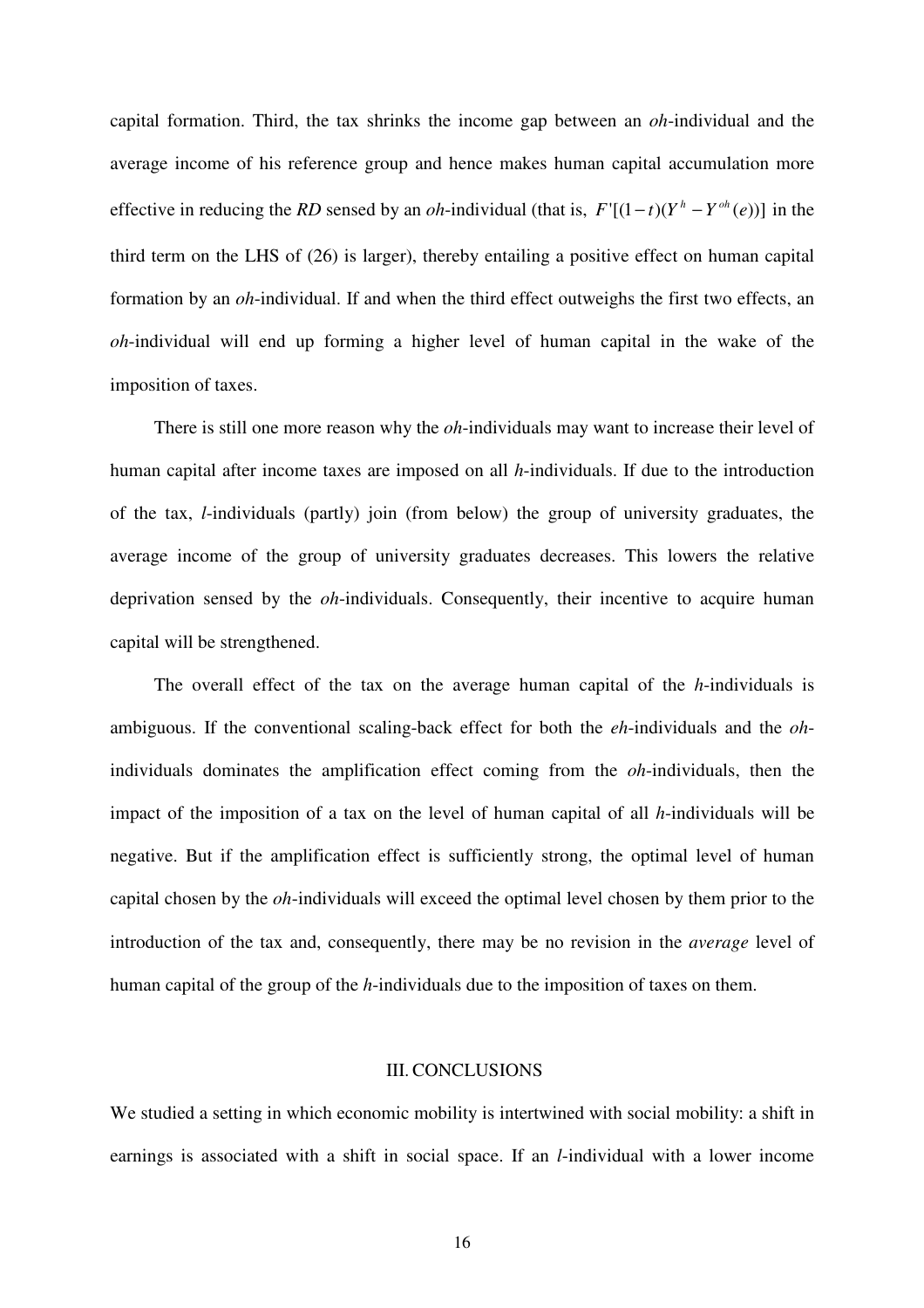moves in social space closer to *h*, high income, individuals, he will experience negative utility. If the acquisition of advanced human capital by *l* type individuals cannot be disentangled from such a move, the attractiveness of acquiring advanced human capital will be dimmed; not very much human capital will be formed. To the extent that more (advanced) human capital increases social welfare, policies aimed at countering this diluting effect (an effect that emanates from the sensing of relative deprivation by the *l*-individuals) are called for. We suggested a novel way of encouraging individuals who are relatively less educated to acquire advanced human capital. This is achieved not by subsidizing these individuals, but by taxing the incomes of the high-income individuals. The tax serves to diminish the pain felt by the *l*-individuals when they compare their incomes with those of the *h*-individuals. This reduction in loss of utility leads them to acquire more human capital. From the standpoint of a government's budget, the advantage of a taxation scheme, compared with a subsidization scheme, to promote human capital formation is obvious.

When the *h*-individuals are taxed, there might be a crowding-out effect: some of them could reduce their human capital formation. We presented a scheme in which a tax regime does not interfere with the human capital formation calculus of the *h*-individuals. We have shown that the overall effect on the human capital formation of the taxed individuals is to leave their human capital intact. Alternatively, if the *h*-individuals constitute a heterogeneous group, there may well be no change in their average human capital formation when the tax is introduced. A subsidy system will not then be required.

We have assumed that advanced education is associated with a revision of reference group affiliation; such a revision is endogenous to any process of acquiring additional education and is intertwined with moving across educational groups. When university education is undertaken, the weight assigned to the reference group of high-school graduates is reduced, whereas the weight assigned to university-educated individuals is increased. If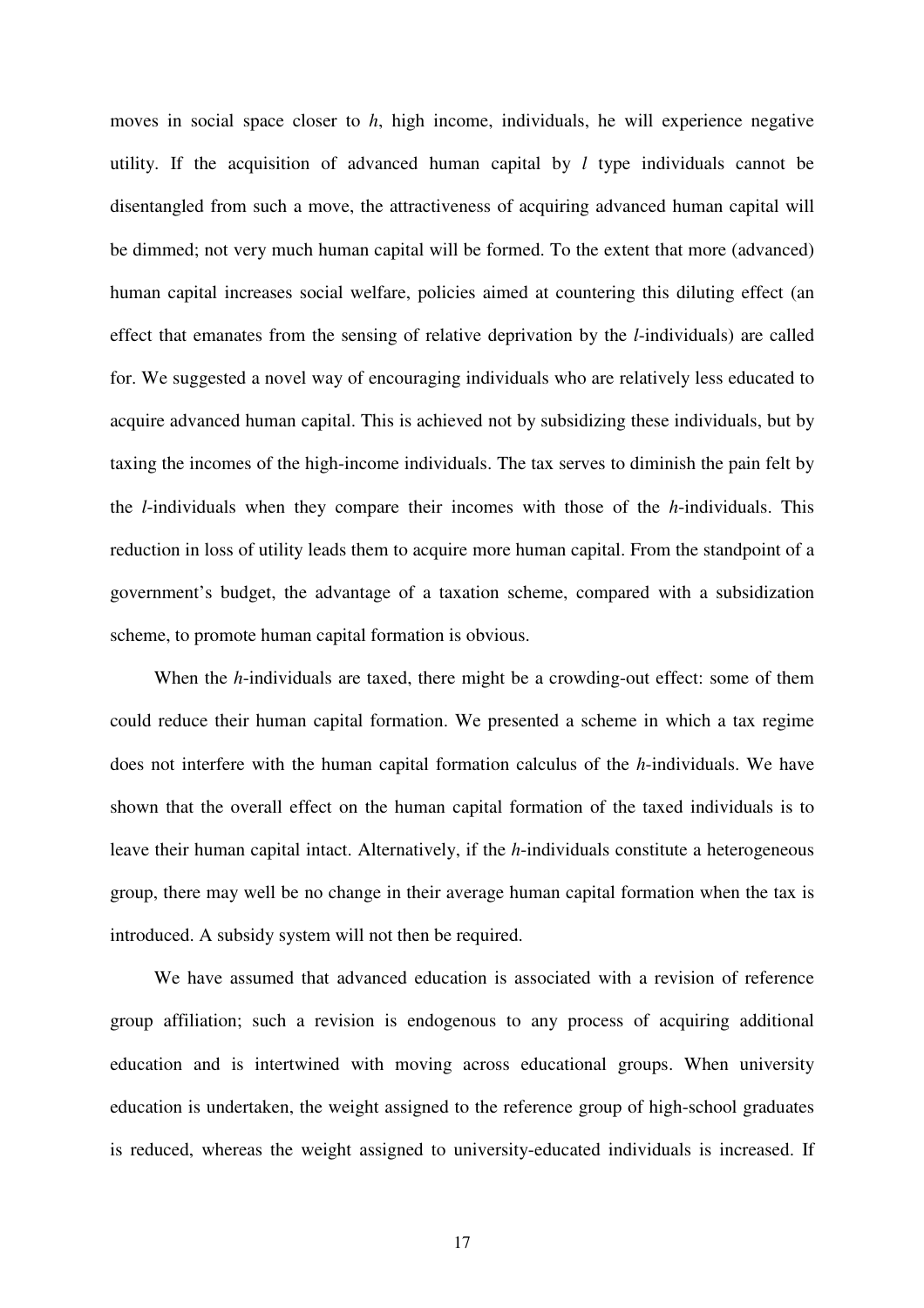high-school learning is undertaken in one's home town, whereas university education is pursued in a city away from home, the spatial relocation entails a co-movement in social space.

In this paper we measured relative deprivation in terms of income, and did not endow individuals with utility-conferring social assets such as, for example, the inherent prestige, or loss of prestige, from belonging to a particular group. In a different setup it could be argued that people undertake additional education in order to garner the prestige associated with belonging to the highly-educated group. (This is done in Fan and Stark, forthcoming). Our perspective is exactly the opposite: affiliation of an *l*-individual with the highly-educated group exposes the *l*-individual to a loss of "prestige:" it confers disutility, as when the earnings of the *l*-individual fall short of the earnings of the *h*-individual. In our framework, there is no room for "prestige" from trailing behind others. However, our results would stand even if, in a more general model, prestige were to be added, provided that "the prestige effect" is weaker than the relative deprivation effect.

### APPENDIX

In this appendix we assume that there are *n* skill types. We show that an income-specific tax scheme can increase the amount of human capital formed by individuals at the bottom of the skill hierarchy, while preserving the human-capital-formation decisions of the high-skill types. Such a tax policy will result in both larger aggregate human capital and lower income inequality in the economy.

Let the individuals be classified into *n* skill types, indexed by *i*, with  $i = 1$  being the most skilled type, and  $i = n$  being the least skilled type. Because we assume that individuals' incomes correlate positively with their skill levels, all the individuals except for the most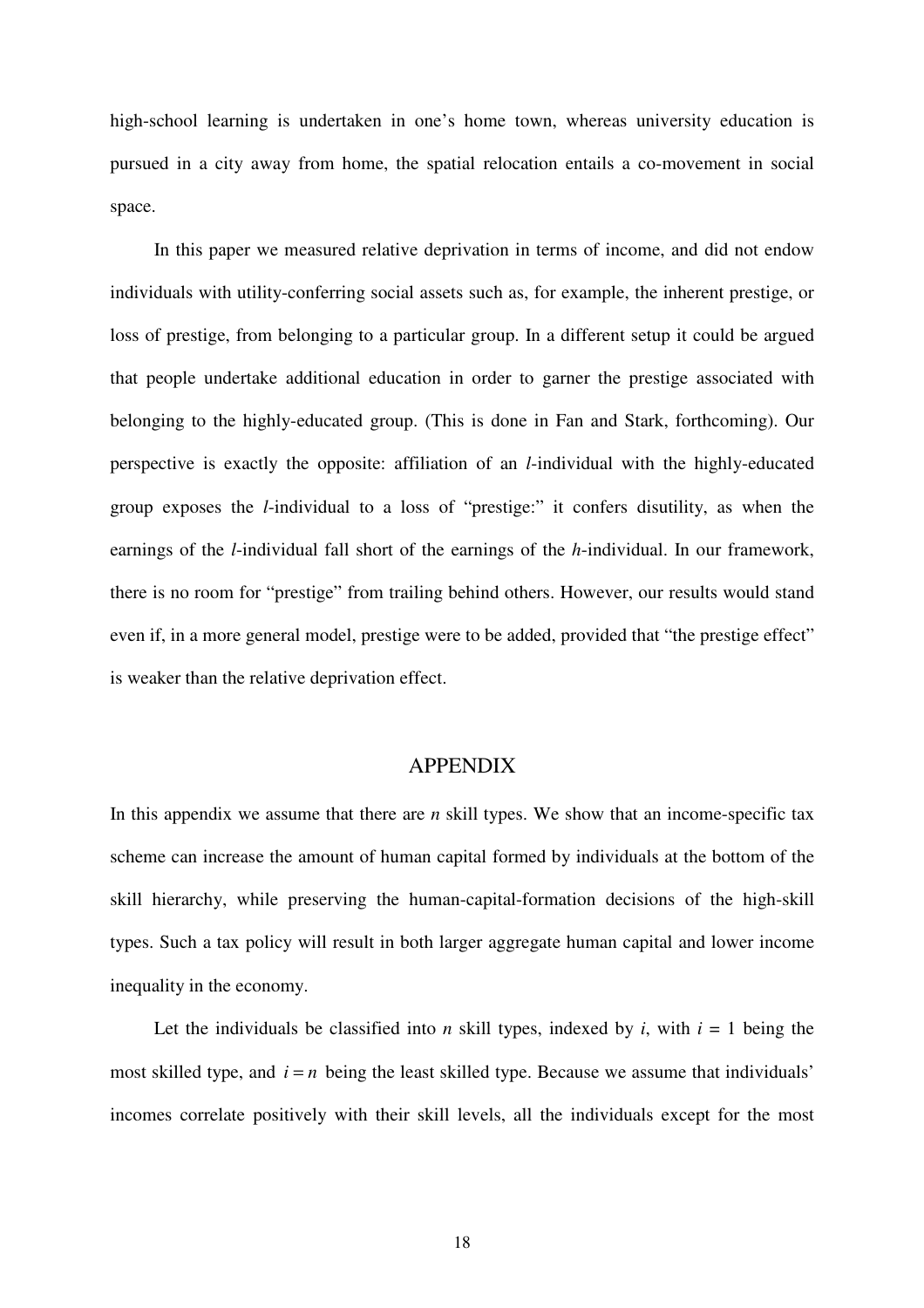skilled suffer from relative deprivation. Thus, the utility function of a type-*i* individual, for  $2 \le i \le n$ , is given by

(A1) 
$$
u^{i} = u^{i}(e) = Y^{i}(e) - C^{i}(e) - \beta(e)F[\overline{Y}_{+}^{i} - Y^{i}(e)]
$$

where  $\overline{Y}_+^i$  denotes the average income of individuals whose skill levels are higher than *i*'s, and hence *i*'s optimal human capital,  $e_i$ , is determined by the following first-order condition:

(A2) 
$$
Y_e^i(e_i) - C_e^i(e_i) - \beta_e(e_i)F[\overline{Y}_+^i - Y^i(e_i)] + \beta(e_i)F'[\overline{Y}_+^i - Y^i(e_i)]Y_e^i(e_i) = 0.
$$

We derive the desired income-specific tax scheme recursively. First, in line with Proposition 3, let  $t_1$  be the tax rate levied on the income of type-1 (the most skilled) individuals such that when coupled with a self-financed education subsidy, it leaves their human capital formation unchanged. As our preceding analysis suggests, in the presence of this tax rate, type-2 individuals will have an incentive to acquire more human capital because the associated move in "social space" towards the type-1 individuals becomes less intimidating. A simultaneous countervailing tax rate of *t2* can be levied on the incomes of type-2 individuals, such that they will elect to acquire the same amount of human capital, *e2*, as in the no-tax regime. This *t2* is yielded by

(A3) 
$$
(1-t_2)Y_e^2(e_2) - C_e^2(e_2) - \beta_e(e_2)F[\overline{Y}_+^2 - (1-t_2)Y^2(e_2)] + \beta(e_2)F'[\overline{Y}_+^2 - (1-t_2)Y^2(e_2)]Y_e^2(e_2) = 0
$$

where  $\overline{Y}_+^2 = (1 - t_1)Y^1$  $\overline{Y}_+^2 = (1 - t_1)Y^1$  is the (average) net income of type-1 individuals, and  $e_2$  satisfies (A2) with  $i = 2$ . From  $\overline{Y}_+^2 < \overline{Y}_+^2 = Y^1$  and the concavity of the  $F(\cdot)$  function it is easy to see that the left hand side of (A3) is strictly decreasing in  $t_2$ , and that it is positive when  $t_2 = 0$  and negative when  $\overline{Y}_+^2 - (1 - t_2) Y^2(e_2) > \overline{Y}_+^2 - Y^2(e_2)$ 2 2 2  $\overline{Y}_+^2 - (1 - t_2)Y^2(e_2) > \overline{Y}_+^2 - Y^2(e_2)$ , or when  $t_2 > t_1\overline{Y}_+^2/Y^2 = t_1Y^1/Y^2 \equiv t_2^*$  $1/V^2$ 1 2  $\sqrt{V^2}$  $t_2 > t_1 Y_+^2 / Y^2 = t_1 Y^1 / Y^2 \equiv t_2^*$ . Thus, there exists a unique  $t_2$ , where  $0 < t_2 < t_2^*$ , that solves (A3), implying that the imposition of tax rates *t1* on type-1 individuals and *t2* on type-2 individuals will leave the human capital acquisition of type-2 individuals unchanged as well.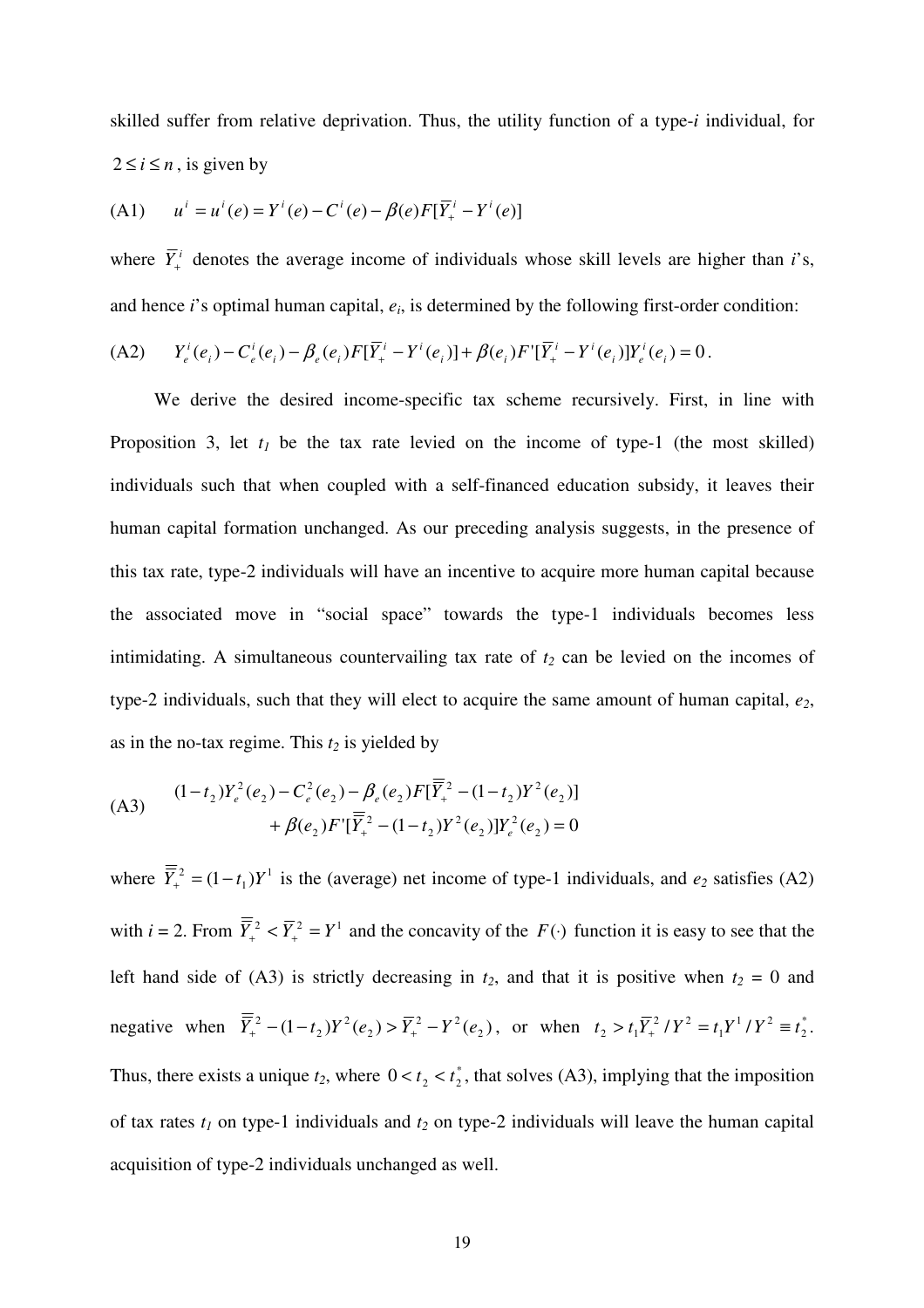Similarly, the countervailing tax rate, *t3*, on type-3 individuals that leaves their human capital formation unchanged can be obtained from solving

$$
(A4) \qquad (1-t_3)Y_e^3(e_3) - C_e^3(e_3) - \beta_e(e_3)F[\overline{\overline{Y}}_+^3 - (1-t_3)Y^3(e_3)]
$$
  
+  $\beta(e_3)F'[\overline{\overline{Y}}_+^3 - (1-t_3)Y^3(e_3)]Y_e^3(e_3) = 0$ 

where  $\overline{Y}_+^3$  is the average *net* income of type-1 individuals and type-2 individuals, which is less than  $\overline{Y}_+^3$ . Let  $t_{12}$  denote the average tax rate on  $\overline{Y}_+^3$  such that  $(1-t_{12})\overline{Y}_+^3 = \overline{Y}_+^3$ . Then, upon denoting  $t_3^* \equiv t_{12} \overline{Y}_+^3 / Y^3$ \*  $t_3^* = t_{12} Y_+^3 / Y^3$ , it can be similarly shown that there exists a unique  $t_3$ , where \*  $0 < t_3 < t_3^*$ , that solves (A4), and hence, the imposition thus far of the tax scheme  $t_1, t_2$ , and  $t_3$ will leave intact the human capital acquisitions by the individuals of type-1, type-2, and type-3.

In general, tracking the same procedure, we can come up an income-specific tax scheme  $(t_1, t_2, ..., t_{n-1})$  levied on type-1, type-2, ..., and type- $(n-1)$  individuals respectively, such that enacting the scheme will not alter the human capital acquisition decisions of all the individuals except those of type-*n* (the least skilled ones). After the imposition of the above tax scheme, the optimal human capital formed by the type-*n* individuals is obtained from

$$
(A5) \t Y_e^n(e_n) - C_e^n(e_n) - \beta_e(e_n)F[\overline{\overline{Y}}_i^n - Y^n(e_n)] + \beta(e_n)F'[\overline{\overline{Y}}_i^n - Y^n(e_n)]Y_e^n(e_n) = 0
$$

where  $\overline{Y}_+^n$  is the average *net* income of type-1 to type-(*n-1*) individuals. Since  $\overline{Y}_+^n < \overline{Y}_+^n$ , it follows from comparing  $(A5)$  and  $(A2)$  that the solution of  $(A5)$  is larger than that of  $(A2)$ , that is, the type-*n* individuals will acquire a larger amount of human capital in the presence of the tax scheme  $(t_1, t_2, ..., t_{n-1})$  than in its absence.

Hence, the assertion made at the beginning of this appendix is substantiated.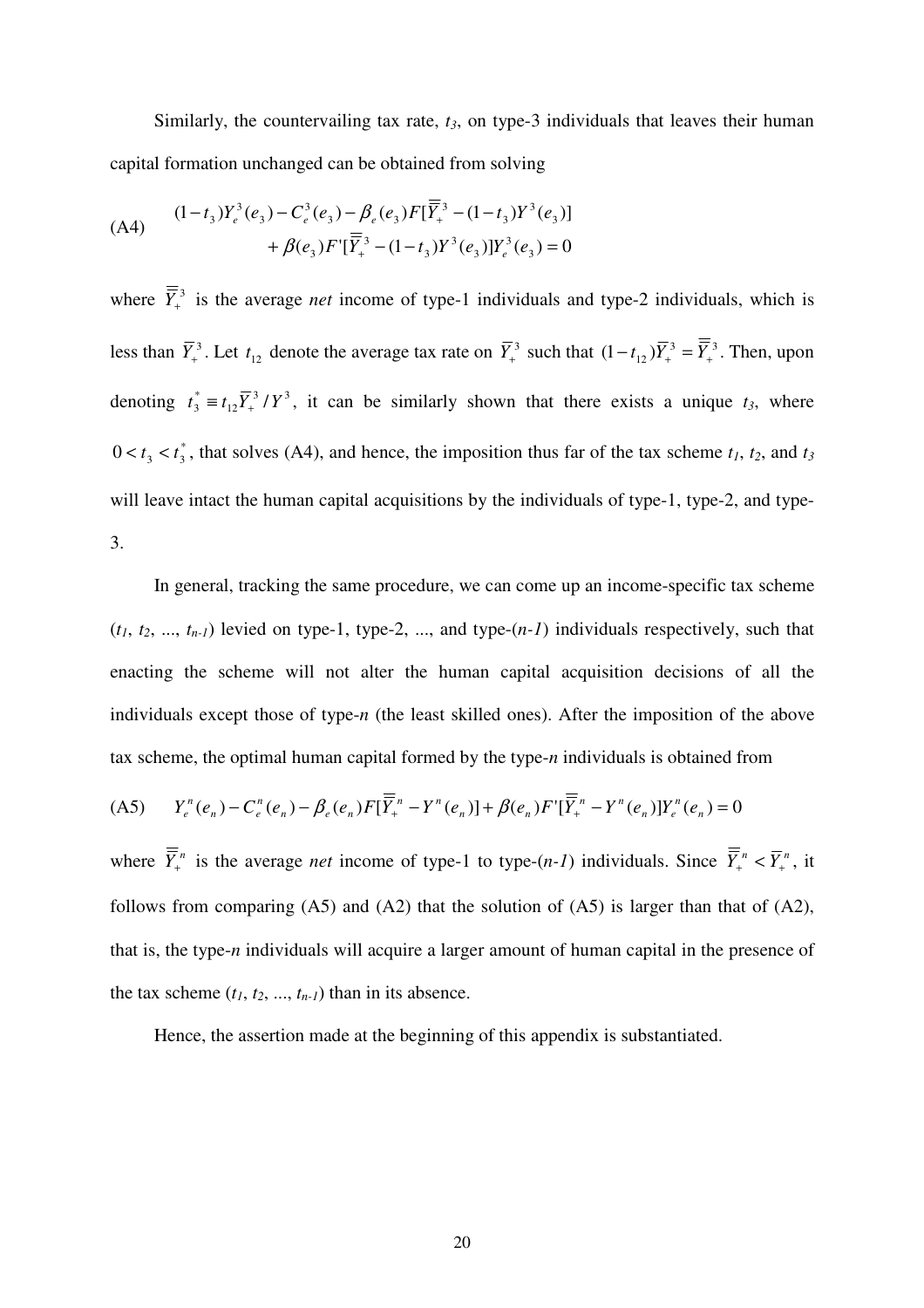#### ACKNOWLEDGMENTS

We are indebted to three editors and to two referees for comments and suggestions that led to several revisions and improvements of the paper.

#### **NOTES**

- 1. A two-category classification of individuals is obviously a simplification of individuals' heterogeneity in reality. However, in the appendix we show that the principles of, and the insights yielded by the analysis regarding the interactions between two adjacent skill levels or groups, as well as how tax policies might affect such interactions, also apply in a more realistic setting with an *n*-category classification of individuals.
- 2. For example, Eaton and Rosen (1980) show that an increase in the tax levied on earnings from interest increases human capital accumulation when the returns to the human capital investment are certain while the taxation of wages has no effect on the investment in human capital. Eaton and Rosen (1980) further demonstrate that when the returns to the investment in human capital are uncertain, taxation of wages or of earnings from interest either increases or decreases the investment in human capital.
- 3. This assumption of a utility function that is linear in the net income of an individual is made primarily for expositional convenience. It is rather straightforward to verify that our analysis will go through if, instead, we were to assume that the utility function is increasing and concave in an individual's net income.
- 4. Subject to some additional assumptions, our results hold also in the discrete case in which an *l*individual compares himself either to other *l*-individuals if not acquiring advanced human capital, or to *h*-individuals upon acquiring advanced human capital.
- 5. Put differently, Proposition 1 holds if *RDe*>0.
- 6. In an intertemporal setting, increasing the tax on individuals with high levels of human capital may potentially have the opposite effect to that posited in Proposition 2: the incentive for individuals with low skill levels to acquire more human capital could be weakened since their investment-enhanced future earnings might be subjected to higher taxation. However, whether the investment-enhancing effect studied in the current model is strong enough to elevate the income of the low-skill individuals to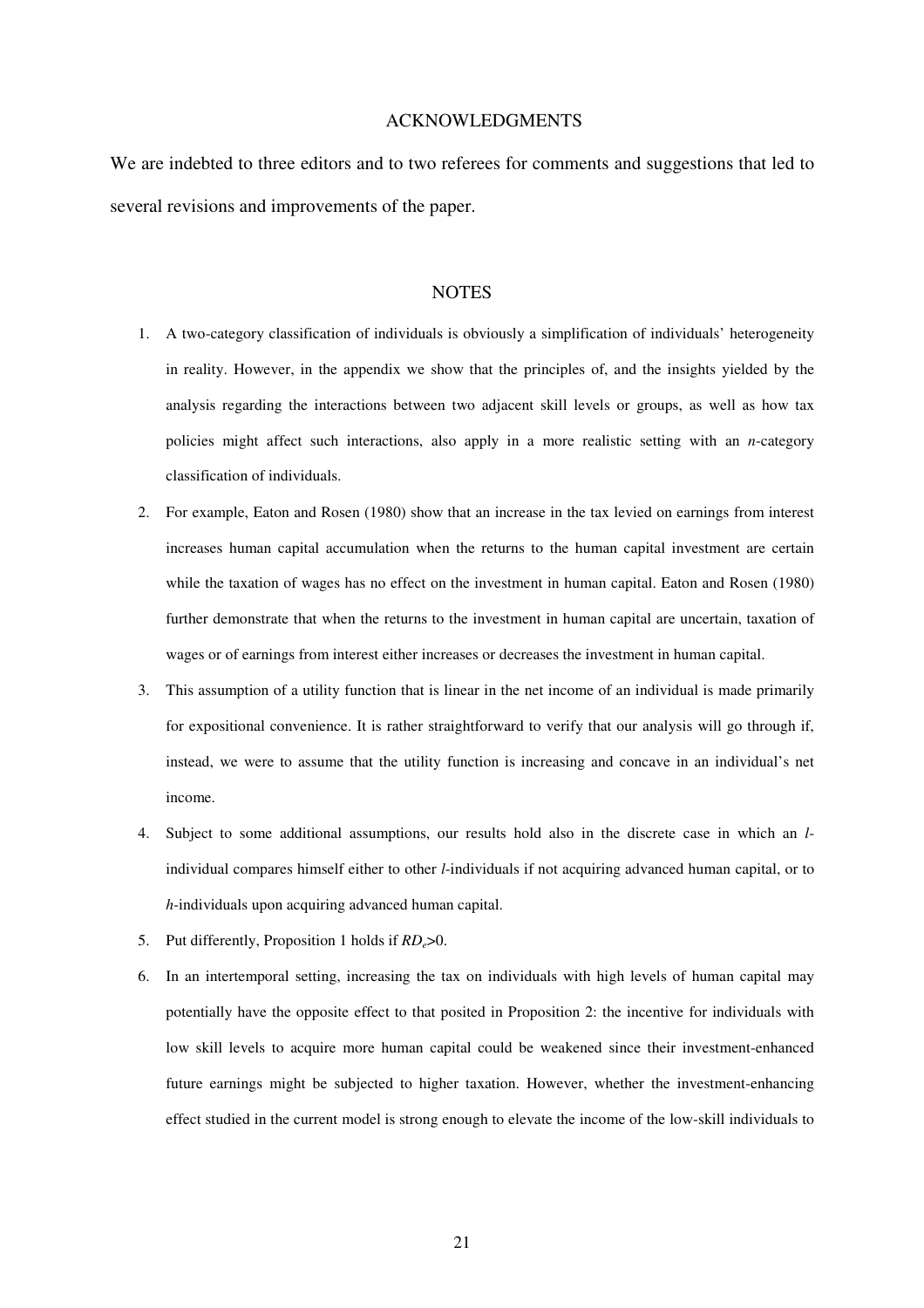a higher tax bracket and, if it is, whether the effect would be powerful enough to negate the investmentenhancing effect are empirical issues.

7. An *oh*-individual attaches a weight of one to the *RD* that arises from comparing himself with the *h*individuals since he is a member only of that group.

### REFERENCES

AKERLOF, G. A. (1997). Social Distance and Social Decisions. *Econometrica*, **65**, 1005-27.

- ALESINA, A. and RODRIK, D. (1994). Distributive Politics and Economic Growth. *Quarterly Journal of Economics*, **109**, 465-90.
- BELLEY, P. and LOCHNER, L. (2007). The Changing Role of Family Income and Ability in Determining Educational Achievement. *Journal of Human Capital*, **1**, 37-89.
- BOSKIN, M. J. (1975). Notes on the Tax Treatment of Human Capital. National Bureau of Economic Research Working Paper no. W0116.
- BOWLES, S. and PARK, Y. (2005). Emulation, Inequality, and Work Hours: Was Thorstein Veblen Right? *Economic Journal*, **115**, 397-412.
- CLARK, A. E., FRIJTERS, P. and SHIELDS, M. A. (2008). Relative Income, Happiness, and Utility: An Explanation for the Easterlin Paradox and Other Puzzles. *Journal of Economic Literature*, **46**, 95-144.
- COLEMAN, J. S., CAMPBELL, E. Q., HOBSON, C. J., MCPARTLAND, J., MOOD, A. M., WEINFELD, F. D. and YORK, R. L. (1966). *Equality of Educational Opportunity*. Washington, D.C.: U.S. Government Printing Office.
- CUNHA, F. and HECKMAN, J. J. (2009). The Economics and Psychology of Inequality and Human Development. *Journal of the European Economic Association*, **7**, 320-64.
- DIAMOND, P. (1998). Optimal Income Taxation: An Example with a U-Shaped Pattern of Optimal Marginal Tax Rates. *American Economic Review*, **88**, 83-95.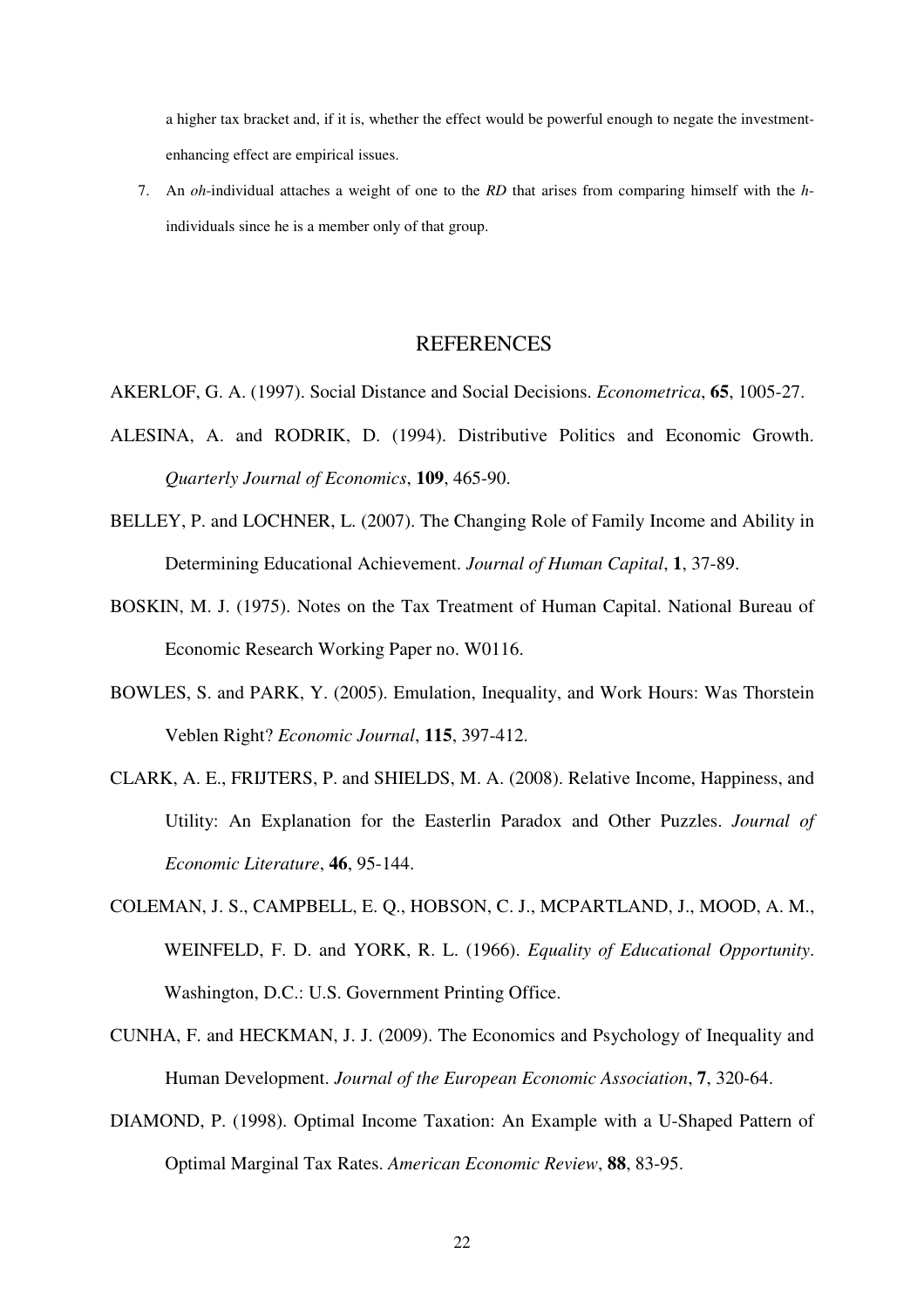- DUESENBERRY, J. S. (1949). *Income, Saving and the Theory of Consumer Behavior*. Cambridge, MA: Harvard University Press.
- EATON, J. and ROSEN, H. S. (1980). Taxation, Human Capital, and Uncertainty. *American Economic Review*, **70**, 705-15.
- EIBNER, C. and EVANS, W. N. (2005). Relative Deprivation, Poor Health Habits, and Mortality. *Journal of Human Resources*, **40**, 591-620.
- FAN, C. S. and STARK, O. (forthcoming). A Theory of Migration as a Response to Occupational Stigma. *International Economic Review*.
- FAN, C. S. and STARK, O. (2008). Looking at the 'Population Problem' through the Prism of Hetereogeneity: Welfare and Policy Analyses. *International Economic Review*, **49**, 799-835.
- KAPICKA, M. (2006). Optimal Income Taxation with Human Capital Accumulation and Limited Record Keeping. *Review of Economic Dynamics*, **9**, 612-39.
- LUTTMER, E. F. P. (2005). Neighbors as Negatives: Relative Earnings and Well-Being. *Quarterly Journal of Economics*, **120**, 963-1002.
- MIRRLEES, J. A. (1971). An Exploration in the Theory of Optimum Income Taxation. *Review of Economic Studies*, **38**, 175-208.
- PERSSON, T. and TABELLINI, G. (1994). Is Inequality Harmful for Growth? *American Economic Review*, **84**, 600-21.

STARK, O. (1993). *The Migration of Labor*. Oxford and Cambridge, MA: Blackwell.

STARK, O. and WANG, Y. Q. (2005). *Towards a Theory of Self-Segregation as a Response to Relative Deprivation: Steady-State Outcomes and Social Welfare*. In L. Bruni and P. L. Porta (eds.), *Economics and Happiness: Framing the Analysis.* Oxford: Oxford University Press, 223-42.